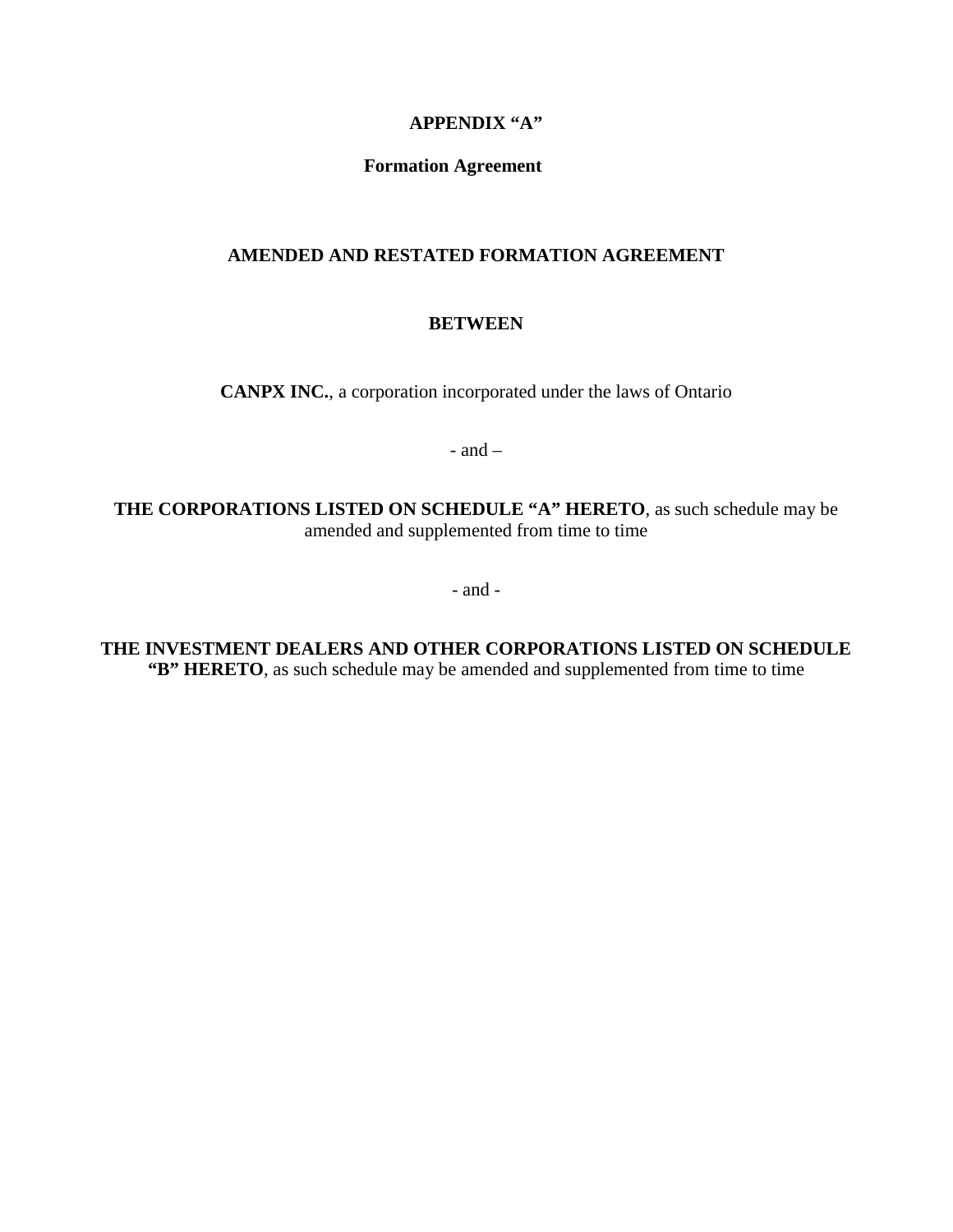### **THIS AMENDED AND RESTATED FORMATION AGREEMENT** made as of November 30, 2001

#### **BETWEEN**:

**CanPX Inc.**, a corporation incorporated under the laws of Ontario (the "Corporation")

- and-

**The corporations listed on Schedule A hereto**, as such schedule may be amended and supplemented from time to time (the "Brokers")

- and -

**The investment dealers and other corporations listed on Schedule B hereto**, as such schedule may be amended and supplemented from time to time (the "Dealers")

**WHEREAS** the Corporation has been established to develop and market a system linking together digital record-based electronic feeds from participating interdealer brokers and other relevant marketplaces in order that investors may view electronic screen-based real time price quotations and transactional information regarding the Canadian debt markets;

**AND WHEREAS** the Corporation, Brokers and Dealers entered into an Agreement dated as of March 1, 1999 (the "Formation Agreement") to record their agreement as to the manner in which the Corporation should be established and to deal with how its affairs should be conducted;

**AND WHEREAS**, concurrently with the execution of the Formation Agreement, the Corporation, Brokers and Dealers entered into a Unanimous Shareholders' Agreement (the "Unanimous Shareholders' Agreement") to record their agreement as to the manner in which the Corporation's affairs shall be conducted and to grant to each other certain rights and obligations with respect to the ownership of shares of the Corporation;

**AND WHEREAS**, in connection with the Corporation's undertaking the responsibilities of an "information processor" (as such term is defined in National Instrument 21- 101 of the Canadian Securities Administrators ("NI 21-101")), the parties to the Formation Agreement have agreed to amend and restate the Formation Agreement and to execute and deliver this Agreement in order to provide for the potential participation in the Corporation of the Participating ATSs, being entities carrying on the business of an "alternative trading system", as such term is defined in NI 21-101;

**AND WHEREAS** the Corporation, Brokers and Dealers have, concurrently with the execution of this Agreement, entered into an amended and restated shareholders agreement (the "Amended and Restated Shareholders Agreement");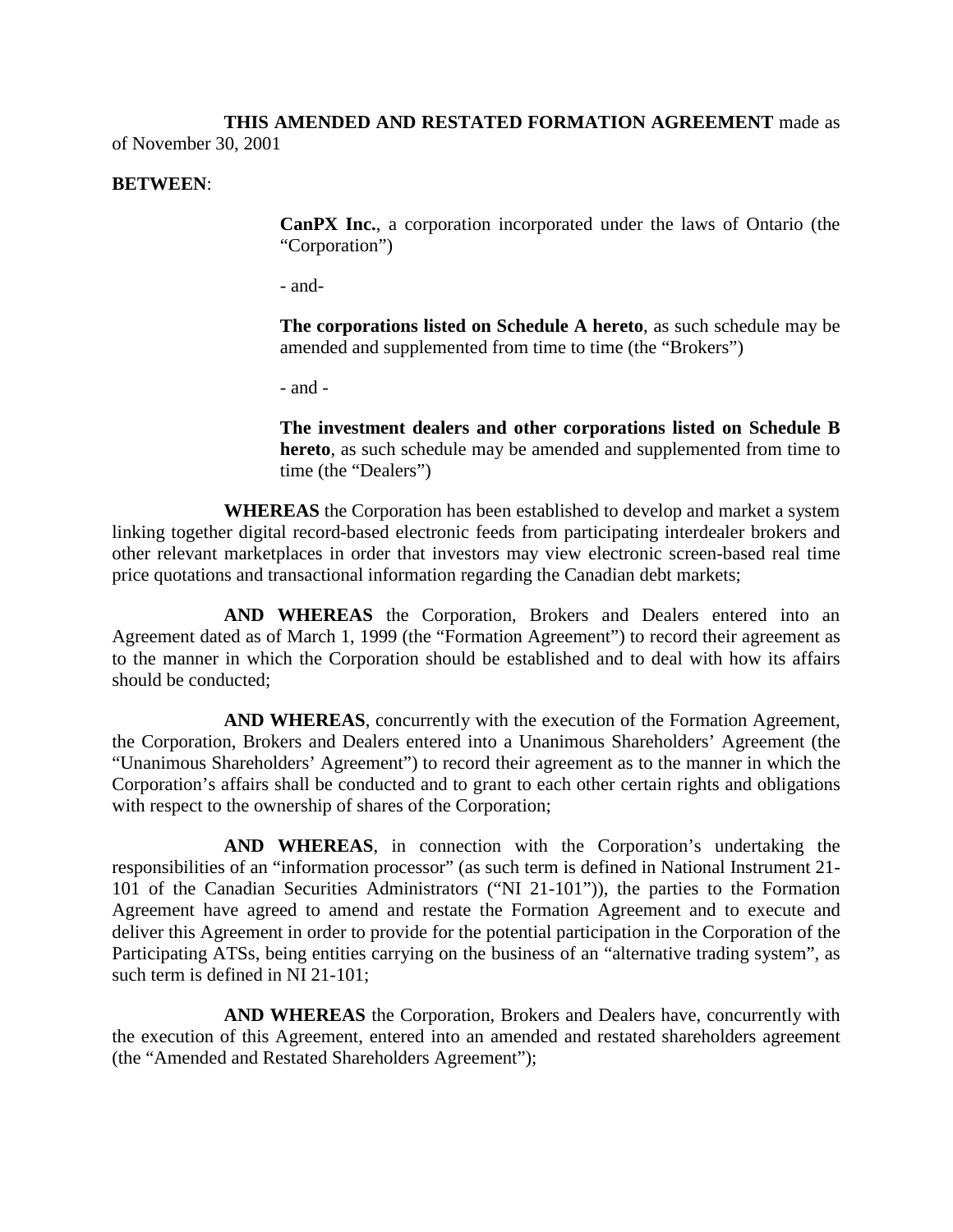**AND WHEREAS** each of the parties has the power and authority to execute and deliver this Agreement and to perform its obligations hereunder;

**NOW THEREFORE**, in consideration of the foregoing and for other good and valuable consideration, the receipt and sufficiency of which are hereby acknowledged, the Corporation, the Dealers and Brokers hereby covenant and agree as follows:

### **ARTICLE 1 INTERPRETATION**

### **1.1 Definitions**

In this Agreement, unless otherwise expressly provided, capitalized terms shall have the following meanings:

**"Agreement"** means this Agreement, including all schedules hereto, as it may be amended, modified, restated or supplemented from time to time;

**"Amended and Restated Shareholders Agreement"** has the meaning ascribed thereto in the recitals;

**"ATS"** or **"Alternative Trading System"** has the meaning ascribed thereto in NI 21-101;

**"ATS Market"** has the meaning ascribed thereto in Section 4.3.

**"Attributed Information"** means digital price quotation and transactional information depicted on the trading screens of any particular Broker which (i) relates to trading activity in which that particular Broker and any of its customers are involved and (ii) relates to Domestic Debt Securities issued by the Government of Canada, a province, a municipality or a crown corporation (but, for greater certainty, not by any private sector corporation) and (iii) includes information regarding the identity of the Brokers participating in such trading activity;

**"Broker Sales Revenue"** means sales revenue generated by a Broker through the sale of Attributed Information in accordance with Article 5.

**"Brokers"** means the corporations listed on Schedule A hereto, as such schedule may be amended and supplemented from time to time;

**"Capital Loans"** means the loans referred to in Section 2.4, together with any and all interest and other amounts payable by the Corporation in respect thereof;

**"Corporate Bonds"** means such Canadian dollar denominated debt securities issued by private sector corporations as the Corporation may from time to time designate, having reference to the criteria for selection set out in Schedule F;

**"Corporate Bond Market"** has the meaning ascribed thereto in Section 4.3;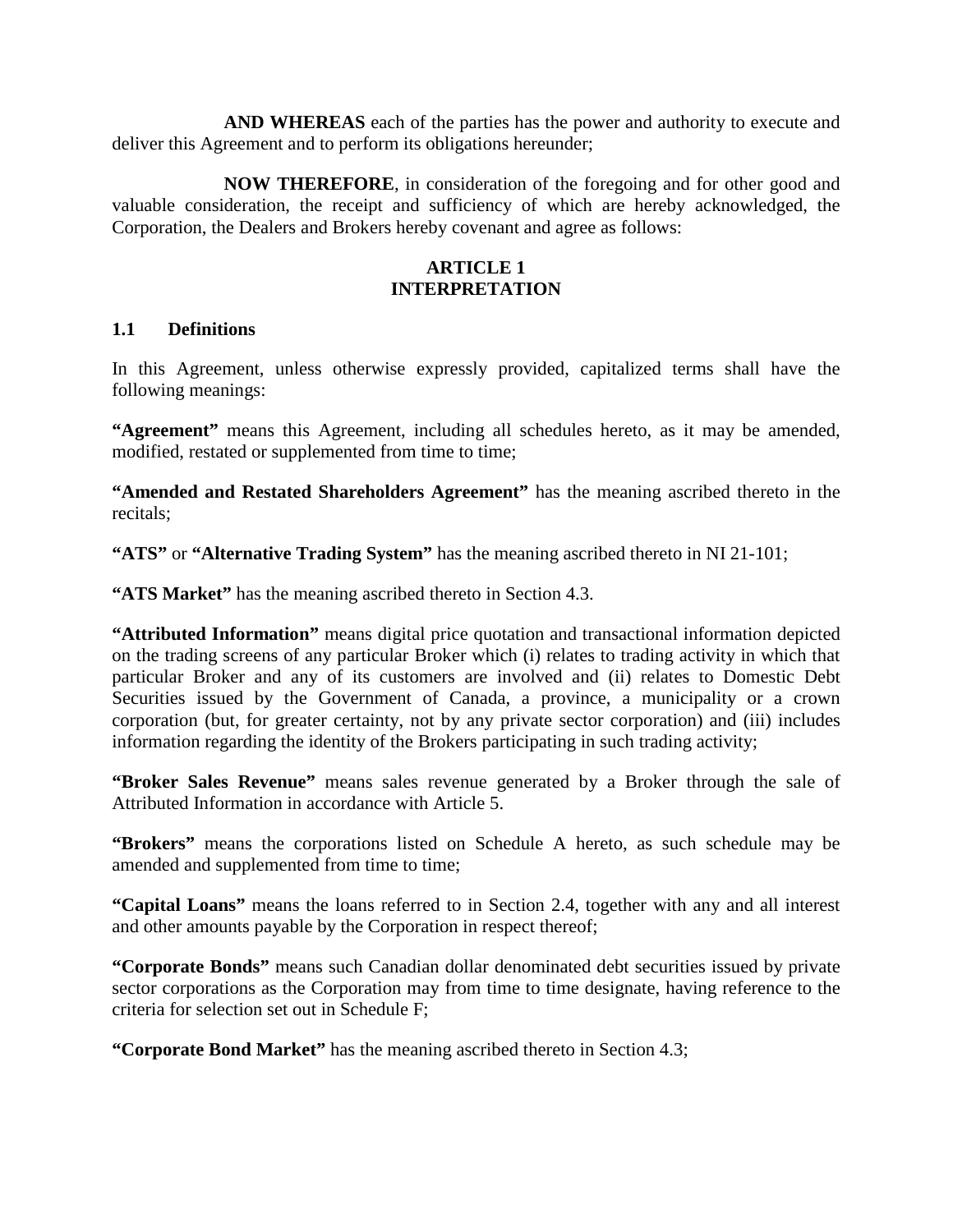**"Dealers"** means the investment dealers and other corporations listed on Schedule B hereto, as such schedule may be amended and supplemented from time to time;

**"Designated Issues"** means such Domestic Debt Securities (other than debt securities issued by private sector corporations) as the Corporation may from time to time designate (including, without limitation, "when issued" treasury bills, bond issues announced for forthcoming auction, strip bonds and any "rolls" based on such treasury bills or bonds) and shall for the initial phase of the Corporation's operations (until otherwise designated by the Corporation) include the following specific issues:

- (i) benchmark or "on the run" three month, six month and one year maturity Canada and provincial treasury bills and "when issued" Canada treasury bills for all such maturities; and
- (ii) benchmark two year, five year, ten year and long maturity Canada and provincial bonds and such benchmark maturity issues which are announced for forthcoming auction;

**"Domestic Debt Securities"** has the meaning given to that term by Regulation 2100 of the IDA;

**"Effective Date"** means the date, following any trial start-up period, on which the Corporation becomes fully operational by making its services available to the marketplace on a regular commercial basis;

**"IDA"** means the Investment Dealers Association of Canada;

**"Investment Grade"** means, with respect to Corporate Bonds, a Corporate Bond that is rated by one of the listed rating organizations at or above one of the following rating categories or a rating category that preceded or replaces a category listed below:

| <b>Rating Organization</b>                     | Long Term Debt | <b>Short Term Debt</b> |
|------------------------------------------------|----------------|------------------------|
| Fitch, Inc.                                    | <b>BBB</b>     | $F-3$                  |
| <b>Dominion Bond Rating</b><br>Service Limited | <b>BBB</b>     | $R-2$                  |
| Moody's Investors Service,<br>Inc.             | Baa            | Prime-3                |
| Standard & Poors<br>Corporation                | <b>BBB</b>     | $A-3$                  |

**"IDB Market"** has the meaning ascribed thereto in Section 4.3;

**"Net Corporation Sales Revenue"** means sales revenue generated by the Corporation through the sale of Unattributed Information and related products or services in accordance with Article 4 after deduction of all costs and expenses incurred by the Corporation including, without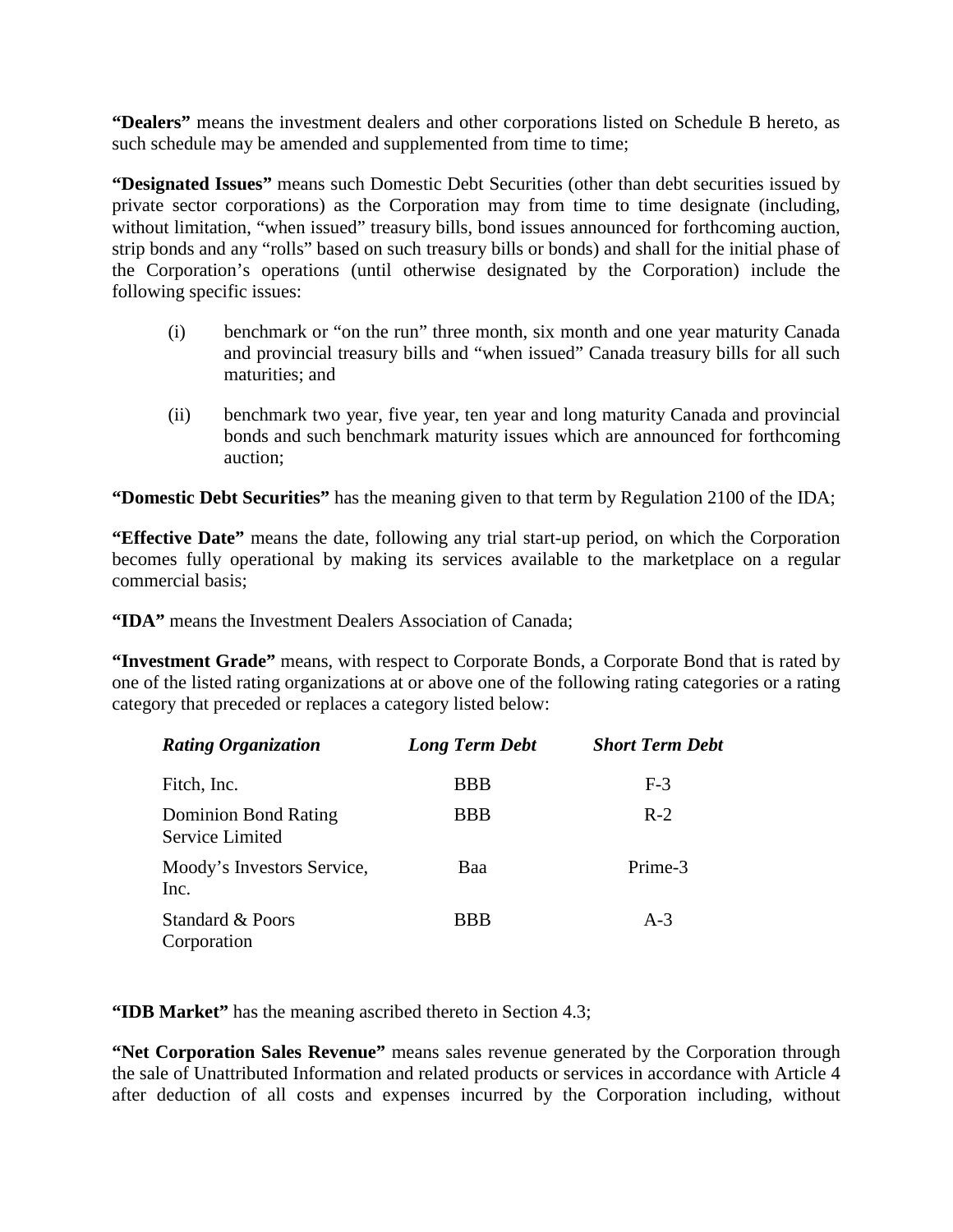limitation, costs and expenses determined by the Corporation's Board of Directors, acting reasonably, to have been incurred in developing and selling the Unattributed Information and related products or services, all costs and expenses payable to any facilitator or manager appointed in accordance with Section 2.3 and any interest payable on Capital Loans outstanding pursuant to Section 2.4;

**"NI 21-101"** means National Instrument 21-101 of the Canadian Securities Administrators, as it shall be in effect at the relevant time.

**"Participating ATS"** means an entity that carries on the business of an ATS and that has become a party to this Agreement and to the Amended and Restated Shareholders Agreement;

**"Prime Rate"** means the rate of interest per annum designated by The Toronto-Dominion Bank as its prime rate of interest at any time and from time to time for Canadian dollar loans to its preferred corporate customers;

**"Proportionate Trading Share"** means, for any particular Broker, Dealer or Participating ATS and with respect to any particular period of time, the ratio obtained when the Weighted Trading Activity of that Broker, Dealer or Participating ATS is divided by the aggregate Weighted Trading Activity of all Brokers (in the case of a Broker), all Dealers (in the case of a Dealer) or all Participating ATSs (in the case of a Participating ATS);

**"Shareholder"** means the registered holder of a share in the capital of the Corporation;

**"Total Market Issues"** means Designated Issues plus Corporate Bonds;

"**Total Traded Volume"** has the meaning ascribed thereto in Section 4.3.1;

**"Unattributed Information"** means the composite information referred to in Section 3.1; and

**"Weighted Trading Activity"** means, for any particular Broker, Dealer or Participating ATS and, with respect to any particular period of time, the aggregate dollar volume of trades in Total Market Issues transacted by or through the Broker, Dealer or Participating ATS (in each case, while it was a party to this Agreement) weighted by multiplying such dollar volume by the following factors (which are to be reviewed and, if appropriate, adjusted by the Corporation from time to time) and aggregating the results thereof:

- $(i)$  for trades in Canada treasury bills of all maturities, 0.23;
- (ii) for trades in Canada bonds from 0 to 3 years from maturity, 0.23;
- (iii) for trades in Canada bonds over 3 years and up to and including 10 years from maturity, 0.30; and
- (iv) for trades in Canada bonds over 10 years from maturity, 0.45.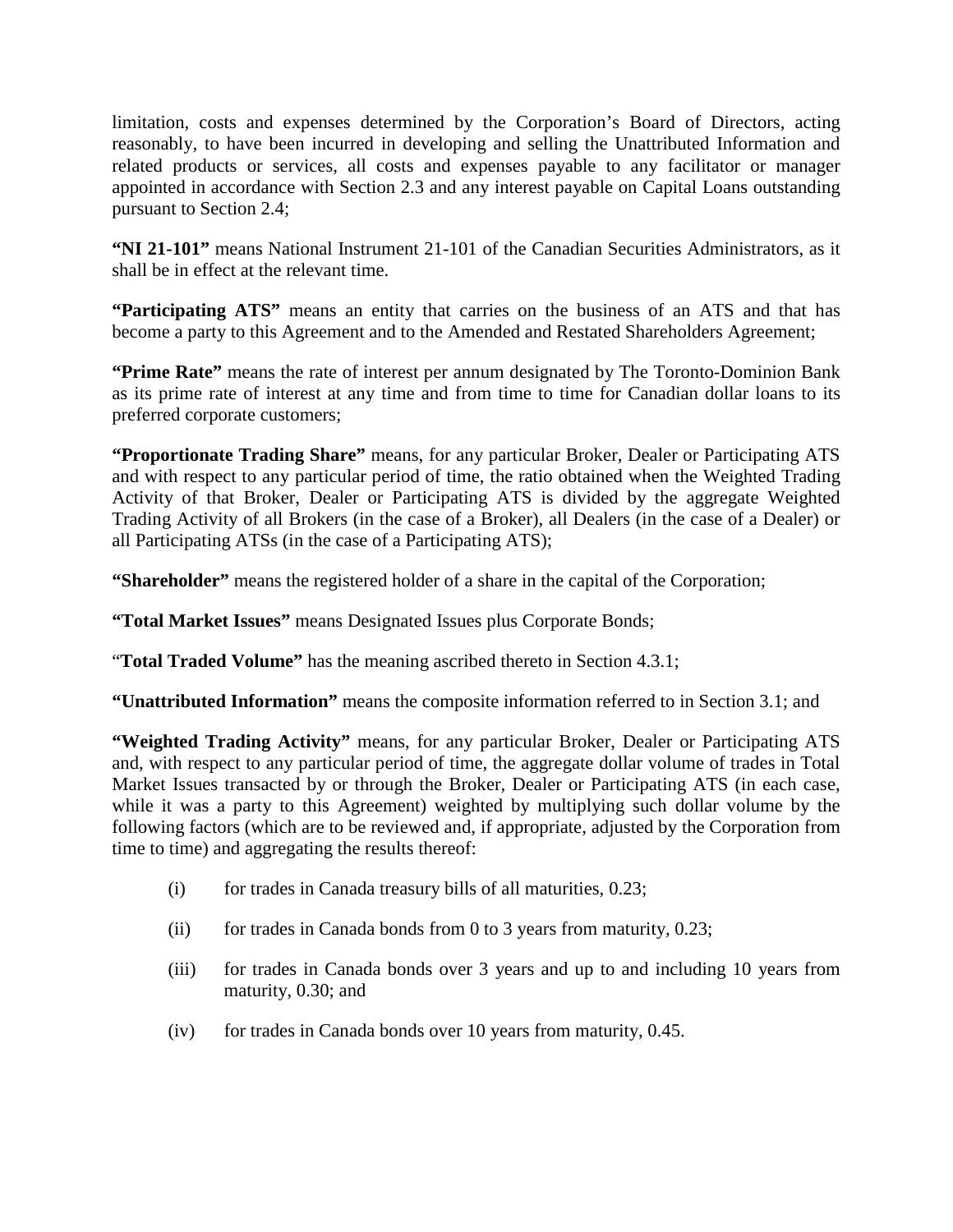## **1.2 Governing Law**

This Agreement shall be governed by and construed in accordance with the laws of the Province of Ontario and the laws of Canada applicable therein and each party hereto irrevocably and unconditionally attorns to the jurisdiction of the courts of such province.

## **1.3 Use of Singular and Plural**

Words importing the singular include the plural and vice versa and words importing gender include all genders.

## **1.4 References**

Except as otherwise specifically provided, reference in this Agreement to any contract, agreement or any other instrument shall be deemed to include references to the same as varied, amended, supplemented or replaced from time to time and reference in this Agreement to any enactment, including without limitation any statute, law, by-law, regulation, ordinance or order, shall be deemed to include references to such enactment as re-enacted, amended or extended from time to time.

# **1.5 Generally Accepted Accounting Principles**

Unless otherwise specifically provided herein, all accounting terms shall be applied and construed in accordance with Canadian generally accepted accounting principles consistently applied.

## **1.6 Interpretation Not Affected by Headings**

The division of this Agreement into articles, sections, paragraphs, subsections and clauses and the insertion of headings are for convenience of reference only and shall not affect the construction or interpretation of this Agreement. The terms "this Agreement", "hereof", "herein", "hereunder" and similar expressions refer to this Agreement and the schedules hereto and not to any particular article, section, paragraph, clause or other portion hereof and include any agreement or instrument supplementary or ancillary hereto.

#### **ARTICLE 2 THE CORPORATION**

## **2.1 Shareholdings**

In accordance with the terms and conditions of the Amended and Restated Shareholders Agreement, each of the Brokers is the registered holder of one Class A common share of the Corporation and each of the Dealers is the registered holder of one Class B common share of the Corporation. Any Participating ATS will, in accordance with the terms and conditions of the Amended and Restated Shareholders Agreement, be issued one Class C common share of the Corporation. For greater certainty, no Broker, Dealer or Participating ATS may ever hold more than one Class A, B or C common share of the Corporation, as the case may be. Accordingly, in the event of any amalgamation or other merger or combination of two or more Brokers, Dealers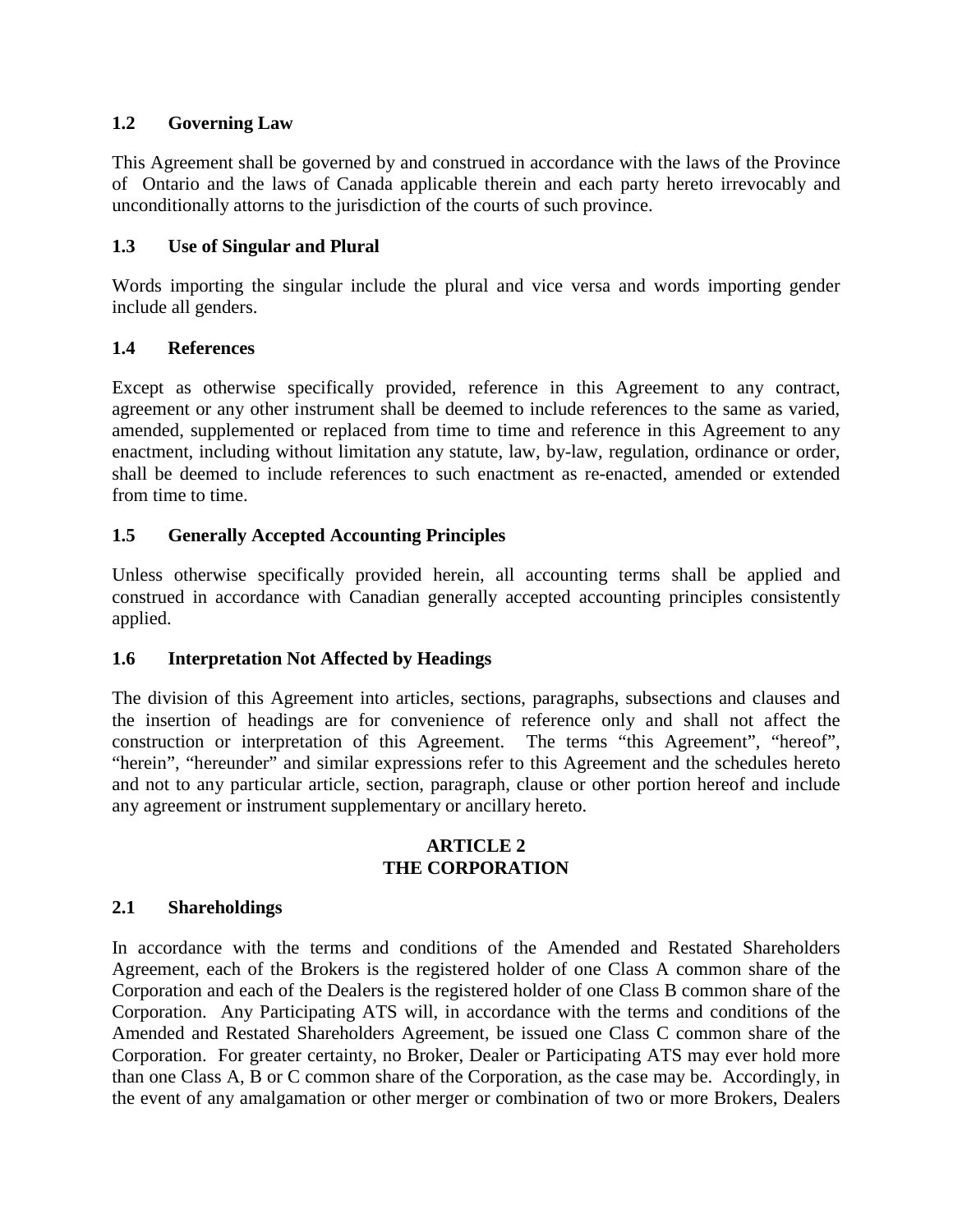or Participating ATSs, the surviving or resulting Broker, Dealer or Participating ATS shall be entitled to only one common share of the Corporation and the other share or shares held by the pre-amalgamation or merger entities shall be surrendered to the Corporation on the same terms as those applicable to withdrawals under Section 6.2.

# **2.2 Articles and By-laws of the Corporation**

Each of the parties hereto acknowledges and agrees that the articles and by-laws of the Corporation are as stated in Schedule C to this Agreement.

## **2.3 Facilitator/Management Agreement**

The business of the Corporation shall be operated through a facilitator/management agreement to be entered into by the Corporation with such other party, and on such terms and conditions, as the Corporation may deem appropriate.

## **2.4 Capital Loans**

In order to fund its obligations from time to time, the Corporation may at any time require its shareholders to advance loans to the Corporation in accordance with this Section 2.4 and on such additional terms (including, without limitation, as to payment of principal and interest) as the Corporation may reasonably designate. For greater certainty, all capital requirements of the Corporation will be funded by way of Capital Loans. Funding requests will be funded within ten (10) days of the date of any written notice of such request by the Corporation, which notice shall provide details of:

- (a) the total amount each Shareholder is required to advance pursuant to this Section 2.4;
- (b) the total amount of Capital Loans that will be outstanding after the fulfilment of the funding request;
- (c) a brief description of the proposed use of the funds being requested; and
- (d) payment instructions.

The amount of funding to be advanced by the Shareholders will be determined as follows:

2.4.1 if the Corporation at the time of the funding request has (and would after the fulfillment of that funding request have) not more than \$200,000 in principal amount of Capital Loans outstanding, the funding request shall be made collectively and contemporaneously to all Shareholders on the basis of equal proportionate amounts as between classes of Shareholders such that, where there are two classes of shares issued and outstanding, then 50% of the funding request shall be made collectively to the holders of each separate class of shares and where there are three classes of shares issued and outstanding, then 33 1/3% of the funding request shall be made collectively to the holders of each separate class of shares, and so on.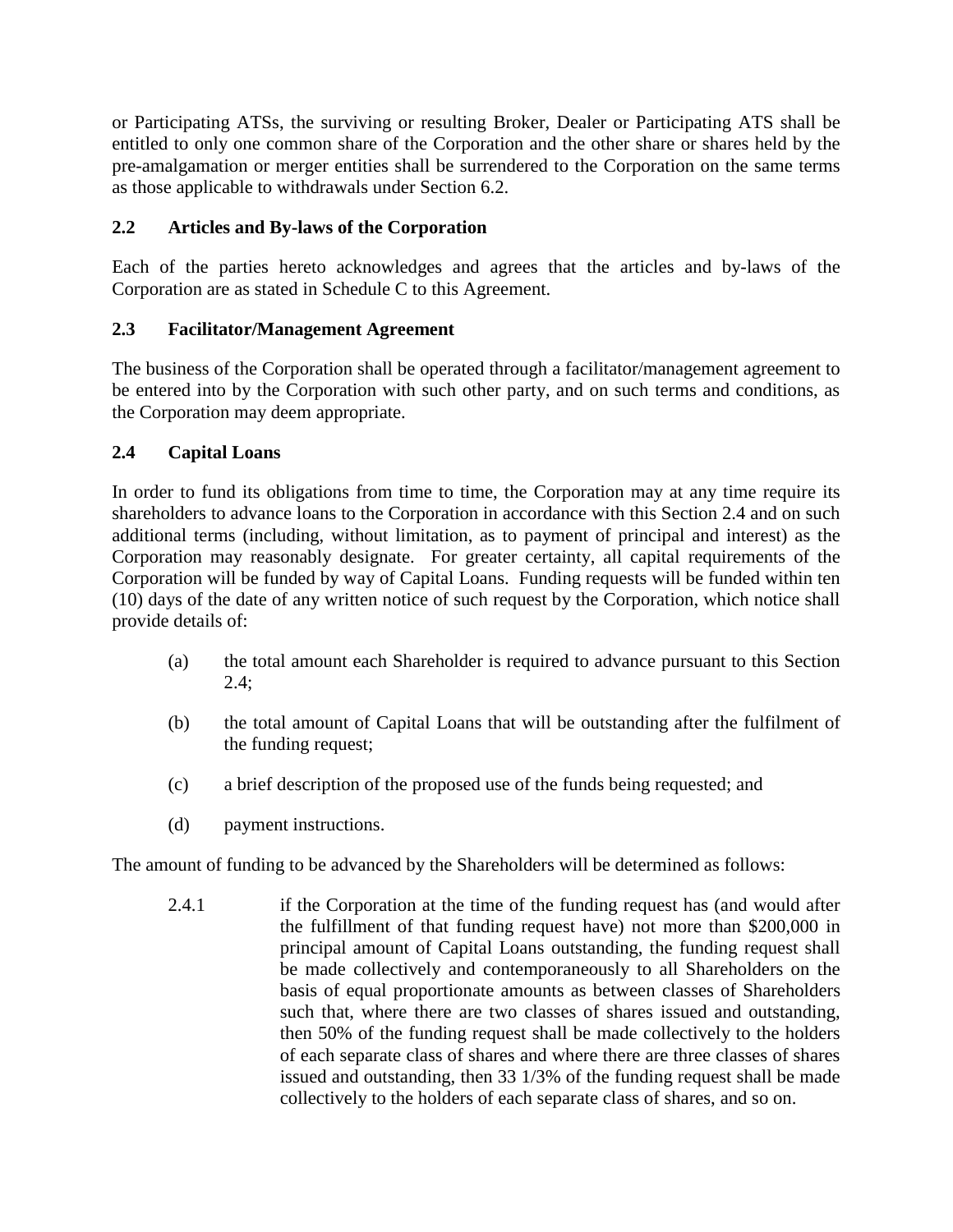2.4.2 if the Corporation at the time of the funding request has (or would after the fulfillment of that funding request have) more than \$200,000 in principal amount of Capital Loans outstanding, the funding request shall be made collectively and contemporaneously to all Shareholders other than Brokers, provided that any funding requests made at any time when the Corporation has (or would after the fulfillment of that funding request have) more than \$500,000 in principal of Capital Loans outstanding shall require the approval of the Class B Shareholders in accordance with Section 2.9 of the Amended and Restated Shareholders Agreement.

As between each individual Shareholder, the obligation to advance Capital Loans shall be based on the Proportionate Trading Share of each holder of the relevant class of shares in the six month period immediately preceding the date on which the funding request is made by the Corporation (which date shall not be less than 15 days or more than 60 days prior to the date on which the loans are to be advanced to the Corporation). Repayments of the principal amount of Capital Loans shall be (i) on a chronological basis with the longest outstanding loans from time to time being repaid prior to more recently advanced Capital Loans and (ii) on a contemporaneous and proportionate basis with respect to Capital Loans arising from contemporaneous funding requests so that, for greater certainty, any particular Capital Loan shall be repaid in the same proportions as it was advanced. Capital Loans shall accrue interest at the Prime Rate in effect from time to time. The parties acknowledge that Section 3.6 of the Amended and Restated Shareholders Agreement provides that the Corporation may require entities that seek to participate in the Corporation after the effective date hereof to pay such consideration or to make such loan to the Corporation, as a pre-requisite to becoming a party hereto, as the Corporation may require in order to balance the interests of such entity with pre-existing Dealers, Brokers and Participating ATSs.

## **2.5 Priority of Capital Loans**

Each of the parties hereto acknowledges and agrees that any and all Capital Loans at any time outstanding shall rank in right of payment prior to any and all other amounts which may at any time be payable by the Corporation to any Dealer, Broker or Participating ATS, and each party hereto hereby subordinates and postpones all of its present and future receivables of any kind from or in respect of the Corporation (including, without limitation, all entitlement to receive payments of Net Corporation Sales Revenue in accordance with Article 4 and to receive repayments, reimbursements, dividends and other monies or consideration from or in respect of the Corporation or its shares) to payment of any Capital Loans outstanding at the time that the relevant entity becomes entitled to payment of such receivables.

### **ARTICLE 3 COMPOSITE MARKET DATA**

## **3.1 Business of the Corporation**

The business of the Corporation shall be the development and marketing of a system linking together digital record-based electronic feeds from the Brokers, Dealers and Participating ATSs and from other market participants subject to NI 21-101 to create a composite feed containing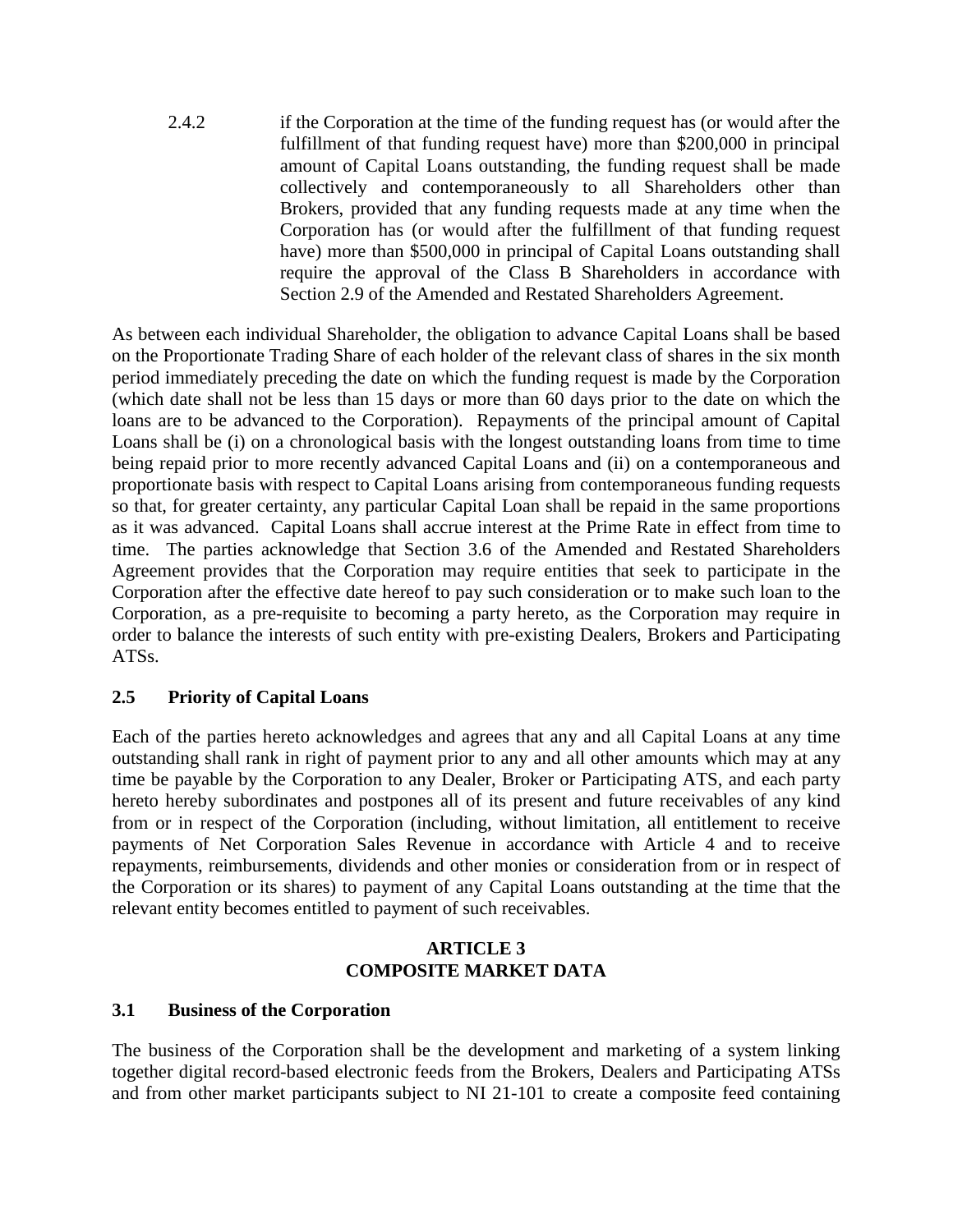price quotation and transactional information regarding trading activity in Total Market Issues (the "Unattributed Information") based upon feeds provided by the above-noted entities which contain the information described in Section 3.2. The data will be presented by the Corporation for informational purposes only and will not identify any particular Broker, Dealer or Participating ATS as the source of any particular data.

# **3.2 Unattributed Information Feed**

Effective as of the later of the date of this Agreement or the date it becomes a party hereto, each Broker, Dealer (but only with respect to trades of Corporate Bonds executed outside of a Broker, ATS or any other market that makes post-trade information publicly available) and Participating ATS shall provide the Corporation (or any facilitator/manager appointed by it pursuant to Section 2.3) on a real time basis (except as otherwise noted herein or in any of the Schedules hereto) with such digital record-based electronic price quotation and transactional information in its possession regarding trading activity in such Total Market Issues as may be reasonably required by the Corporation (or such facilitator/manager) to carry on the Corporation's activities in the manner contemplated hereby and in compliance with NI 21-101. Such information shall include, without limitation, the information regarding Total Market Issues as is set out in Schedule D to this Agreement but shall not include the information referred to in Section 3.3. To the extent that any Broker, Dealer or Participating ATS is able to demonstrate to the Corporation that it has obtained specific exemptive relief from the Canadian Securities Administrators from the transparency obligations set out in NI 21-101, its responsibilities with respect to provision of information pursuant to this Section 3.2 shall be specifically limited or reduced by the terms of such exemptive relief. The parties acknowledge and agree that the Corporation may amend Schedule D from time to time to respond to any requirements of the Canadian Securities Administrators or other applicable securities regulatory authority having jurisdiction (and for no other reason) and that such changes shall be effective on the day designated by the Corporation, which shall be not less than ten (10) days following the date on which the Corporation provides an amended version of such Schedule to each party hereto.

## **3.3 Excluded Information**

Notwithstanding anything else in this Agreement, the information to be provided by the Brokers, Dealers and Participating ATSs pursuant to Section 3.2 shall not include the identity of parties and brokers to any transaction or proposed transaction, unless specifically authorized by the relevant entity providing such information.

## **3.4 Method of Transmitting Information**

The information referred to in Section 3.2 shall be electronically transmitted on a real time basis to the Corporation (except as otherwise noted herein or in any Schedule hereto) pursuant to reasonable arrangements to be made between the Corporation and each Broker, Participating ATS and relevant Dealer and other market participants, if any, subject to NI 21-101. No interdealer broker in Domestic Debt Securities who is not a party to this Agreement, including those whose names appear in Schedule E to this Agreement (which schedule shall be updated from time to time by the Corporation), shall be permitted access to the information of any Broker, Dealer, Participating ATS or other market participants, if any, subject to NI 21-101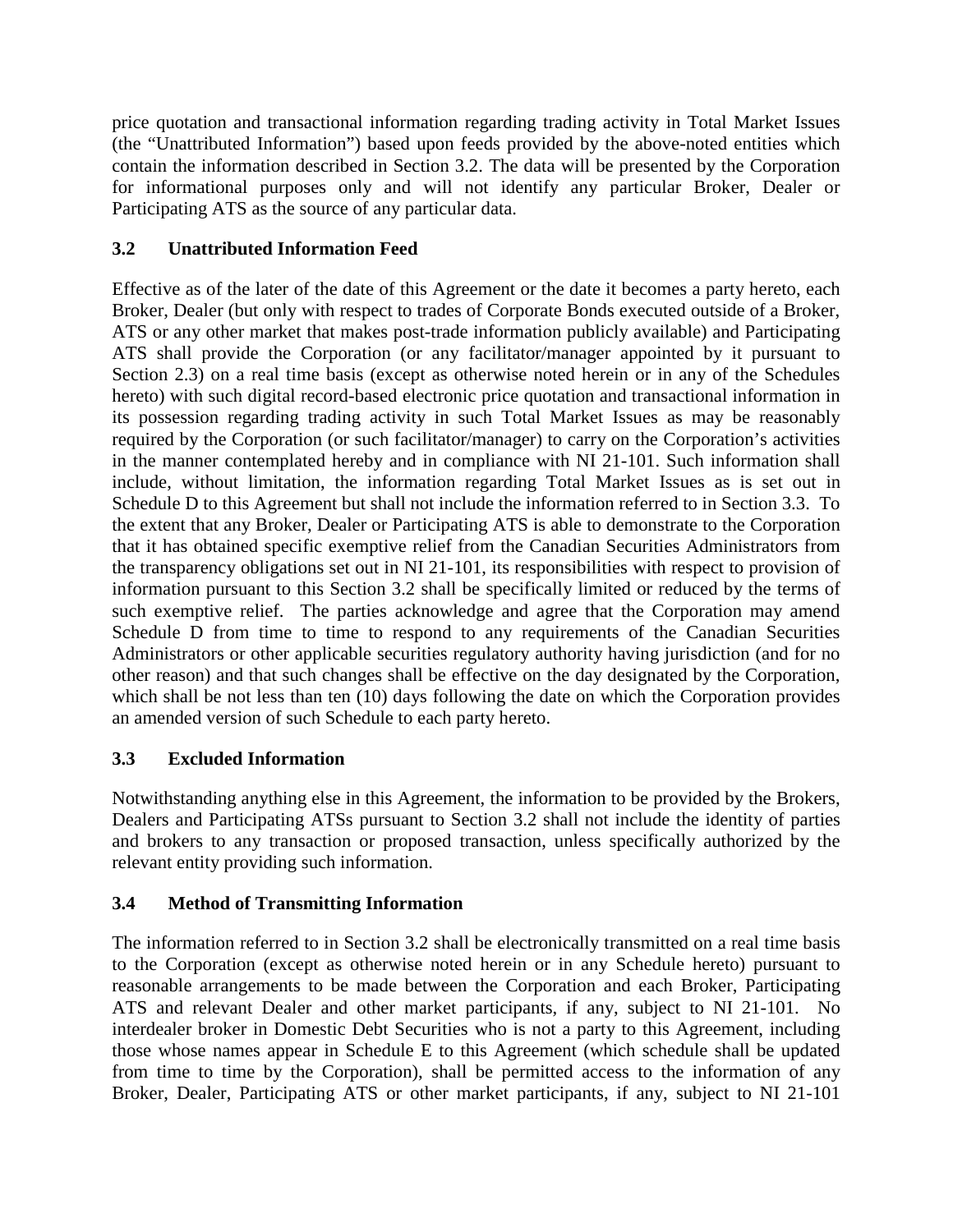referred to in Section 3.2 or to the composite information referred to in Section 3.1 and satisfactory evidence shall be provided by the Corporation from time to time that this restriction is in effect.

## **3.5 Co-operation**

Each of the Corporation, the Dealers, Brokers and Participating ATSs shall at all times and from time to time co-operate in giving effect to the provisions of this Article 3 and in reasonably facilitating the business of the Corporation. Except as is specifically provided for in Article 4, none of the Brokers, Dealers and Participating ATSs shall be entitled to any compensation or other consideration for the provision of the information referred to in Section 3.2. If at a future date the Corporation requests new or additional information feeds from any such entities which expose such entities to significant development costs, they shall be entitled to reasonable reimbursement in an amount to be agreed in advance with the Corporation, which amount may differ from entity to entity.

## **3.6 Limitation of Obligations**

For greater certainty, this Agreement shall not impose any obligation on any of the Brokers or on any Dealer or Participating ATSs to obtain or provide any quotation or transactional information not in the possession or control of such entity from time to time.

### **ARTICLE 4 UNATTRIBUTED INFORMATION SALES**

## **4.1 Corporation's Sale of Information**

Subject to the Amended and Restated Shareholders Agreement, the Corporation shall be entitled to enter into agreements and arrangements from time to time for the sale or distribution of Unattributed Information and related information products or services in such form, and on such reasonable commercial terms, as it may deem appropriate. The Corporation shall establish prices for its information products and information services intended to enable it to recover initial startup costs over a reasonable period of time and to generate a reasonable rate of return on investment capital sufficient to ensure ongoing viability and growth.

## **4.2 Excluded Information**

Notwithstanding anything else in this Agreement, any sale or distribution of Unattributed Information by the Corporation in accordance with Section 4.1 shall not include any information regarding the identity of the Broker, Dealer or Participating ATS that provided any particular information.

## **4.3 Revenue**

Net Corporation Sales Revenue generated from the agreements and arrangements referred to in Section 4.1 shall be calculated and paid by the Corporation from time to time, as consideration for the participation of the parties hereto in the activities of the Corporation, as follows: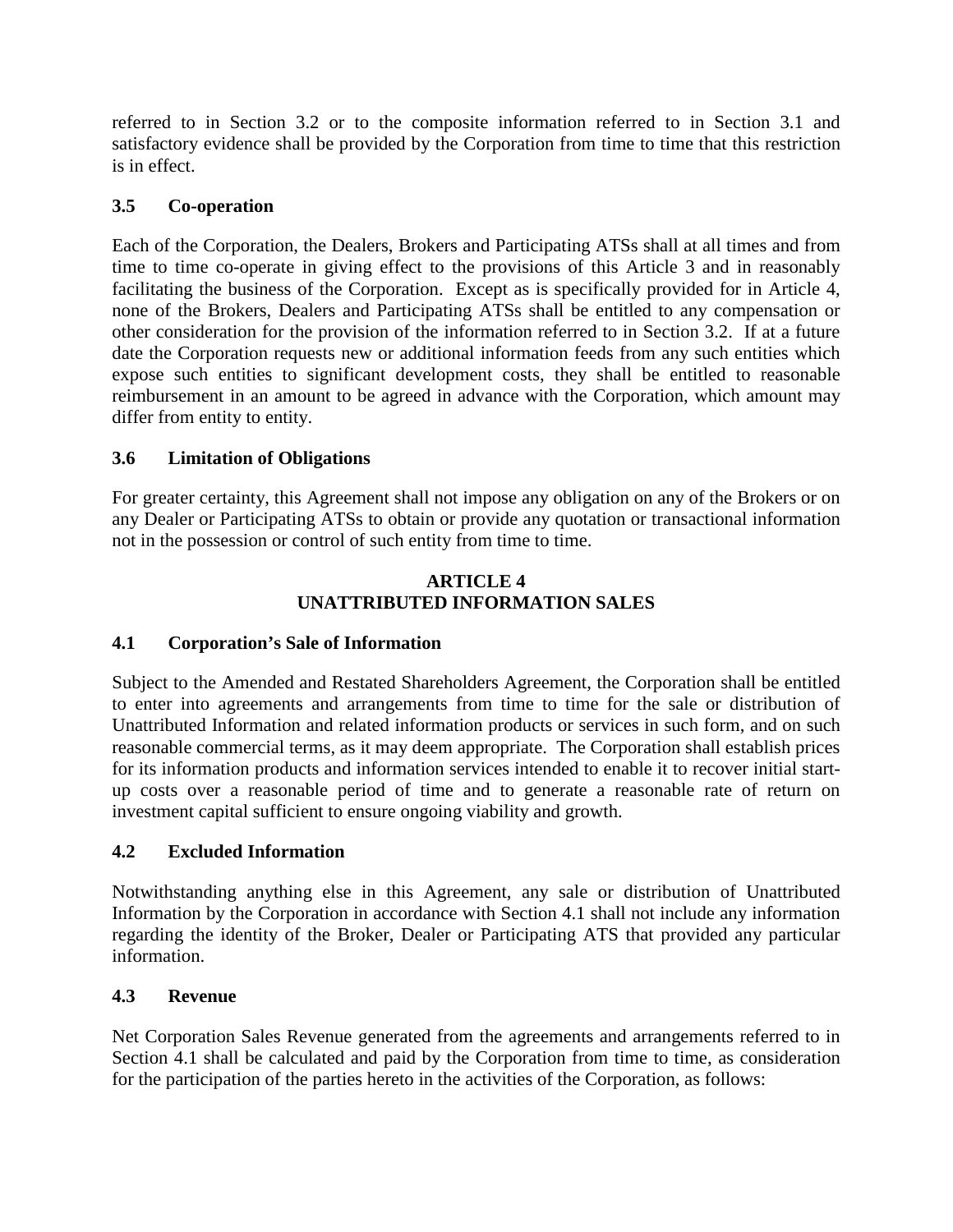- 4.3.1 The Corporation shall, for the relevant period of time, determine the aggregate dollar volume of trades reported and displayed by the Corporation in Total Market Issues ("Total Traded Volume") transacted by or through each Dealer, Broker and, if there are any during such period of time, Participating ATS (in each case while such entity was a party to this Agreement). The aggregate dollar volume of trades in Total Market Issues during the relevant period through all Brokers (as a group) is referred to as the "IDB Market". The aggregate dollar volume of trades in Corporate Bonds during the relevant period by Dealers (as a group) who are reporting data to the Corporation as set out in Section 3.2 (and, for greater certainty, only with respect to trades of Corporate Bonds executed outside of a Broker, ATS or any other market that makes post-trade information publicly available) is referred to as the "Corporate Bond Market". The aggregate dollar volume of trades in Total Market Issues during the relevant period through all Participating ATSs (as a group) (if during such period of time there are any Participating ATSs) is referred to as the "ATS Market". The Corporation shall determine the *pro rata* share of Total Traded Volume of each of the IDB Market, the Corporate Bond Market and the ATS Market. The Corporation shall ensure that the computation of the volume of trading activity with respect to the IDB Market shall be performed in a manner consistent with that used with respect to the Corporate Bond Market and the ATS Market. The Corporation shall determine the total dollar volume of trading activity based on data provided to the Corporation (upon request) by Brokers, Dealers and Participating ATSs.
- 4.3.2 The Corporation shall pay and distribute to the Brokers and Dealers, in the manner provided for in Section 4.4, that percentage of Net Corporation Sales Revenue as is equal to the IDB Market's *pro rata* share of Total Traded Volume.
- 4.3.3 The Corporation shall pay and distribute to the Dealers who are reporting data to the Corporation as set out in Section 3.2, in the manner provided for in Section 4.5, that percentage of Net Corporation Sales Revenue as is equal to the Corporate Bond Market's *pro rata* share of Total Traded Volume.
- 4.3.4 If at the relevant time there are any Participating ATSs, the Corporation shall pay and distribute to the Participating ATSs and to Dealers (but only to the extent described in Section 4.6), in the manner provided for in Section 4.6, that percentage of Net Corporation Sales Revenue as is equal to the ATS Market's *pro rata* share of Total Traded Volume.

Notwithstanding anything else contained in this Agreement or any other document, the Corporation shall not pay (and no Broker, Dealer or Participating ATS shall be entitled to receive any payment of) Net Corporation Sales Revenue at any time when Capital Loans are outstanding. Each of the Corporation, the Brokers, Dealers and Participating ATSs hereby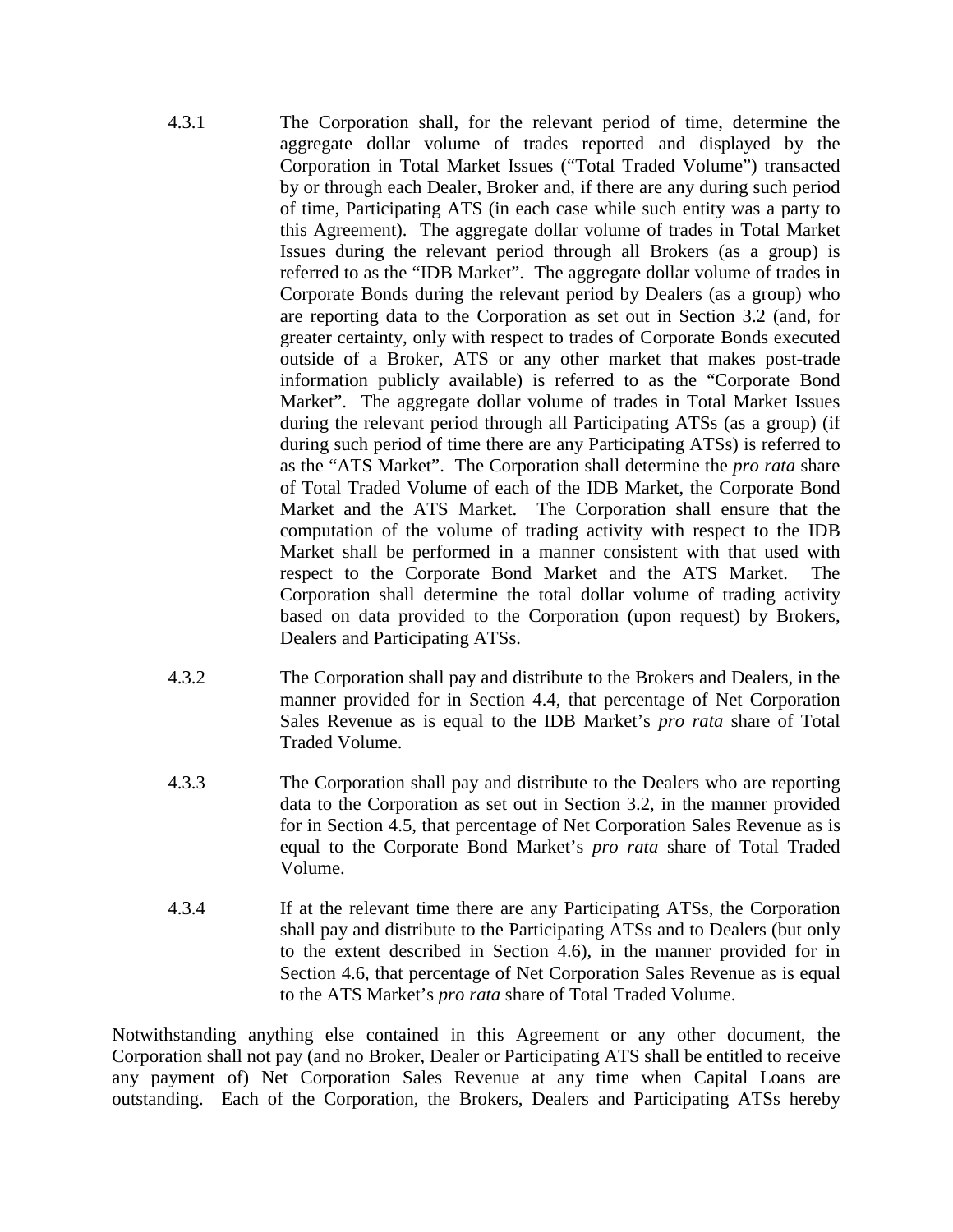acknowledges and agrees that payment of Net Corporation Sales Revenue is subordinated and postponed to payment of all Capital Loans outstanding at any time when Net Corporation Sales Revenue would otherwise become payable by the Corporation so that, prior to payment of Net Corporation Sales Revenue, the Corporation shall have repaid all Capital Loans then outstanding. An example illustrating the method of calculating Net Corporation Sales Revenue to be paid out by the Corporation is attached hereto as Schedule G.

# **4.4 Allocation of Net Corporation Sales Revenue among Brokers**

The aggregate Net Corporation Sales Revenue payable to the Brokers and Dealers pursuant to Section 4.3 ("IDB Market Participation Amount") shall be allocated as follows: (i) an aggregate amount of 50% of the IDB Market Participation Amount shall be paid and distributed to individual Brokers based on their respective Proportionate Trading Share in Total Market Issues in the IDB Market during the applicable period of time in which the Net Corporation Sales Revenue is earned, as reasonably determined by the Corporation; and (ii) an aggregate amount of 50% of the IDB Market Participation Amount shall be paid and distributed to individual Dealers based on their respective Proportionate Trading Share in Total Market Issues in the IDB Market during the applicable period of time in which the Net Corporation Sales Revenue is earned, as reasonably determined by the Corporation. These calculations will be made by the Corporation (or its facilitator/manager) based on the information provided or available to it pursuant to this Agreement. Reasonable arrangements will be made to safeguard the confidentiality of the information upon which these calculations are based. The Corporation and its facilitator/manager shall not have any liability whatsoever to any Broker or Dealer or to any other person in connection with any inaccuracy in calculating a Broker's or Dealer's entitlement to Net Corporation Sales Revenue pursuant to this Section 4.4 provided that the Corporation has acted in good faith.

## **4.5 Allocation of Net Corporation Sales Revenue among Dealers**

The aggregate Net Corporation Sales Revenue payable to the Dealers pursuant to Section 4.3 shall be allocated to individual Dealers who are reporting data to the Corporation as set out in Section 3.2 based on their respective Proportionate Trading Share in Corporate Bonds in the Corporate Bond Market during the applicable period of time in which the Net Corporation Sales Revenue is earned, as reasonably determined by the Corporation. These calculations will be made by the Corporation (or its facilitator/manager) based on the information provided or available to it pursuant to this Agreement. Reasonable arrangements will be made to safeguard the confidentiality of this information. The Corporation and its facilitator/manager shall not have any liability whatsoever to any Dealer in connection with any inaccuracy in calculating a Dealer's entitlement to Net Corporation Sales Revenue pursuant to this Section 4.5 provided that the Corporation has acted in good faith.

## **4.6 Allocation of Net Corporation Sales Revenue among Participating ATSs**

The aggregate Net Corporation Sales Revenue payable to the Participating ATSs pursuant to Section 4.3, if any ("ATS Market Participation Amount"), shall be allocated as follows: (a) to the extent that trading activity by Dealers on or through a Participating ATS represents a percentage of the Proportionate Trading Share in Total Market Issues in the ATS Market the Corporation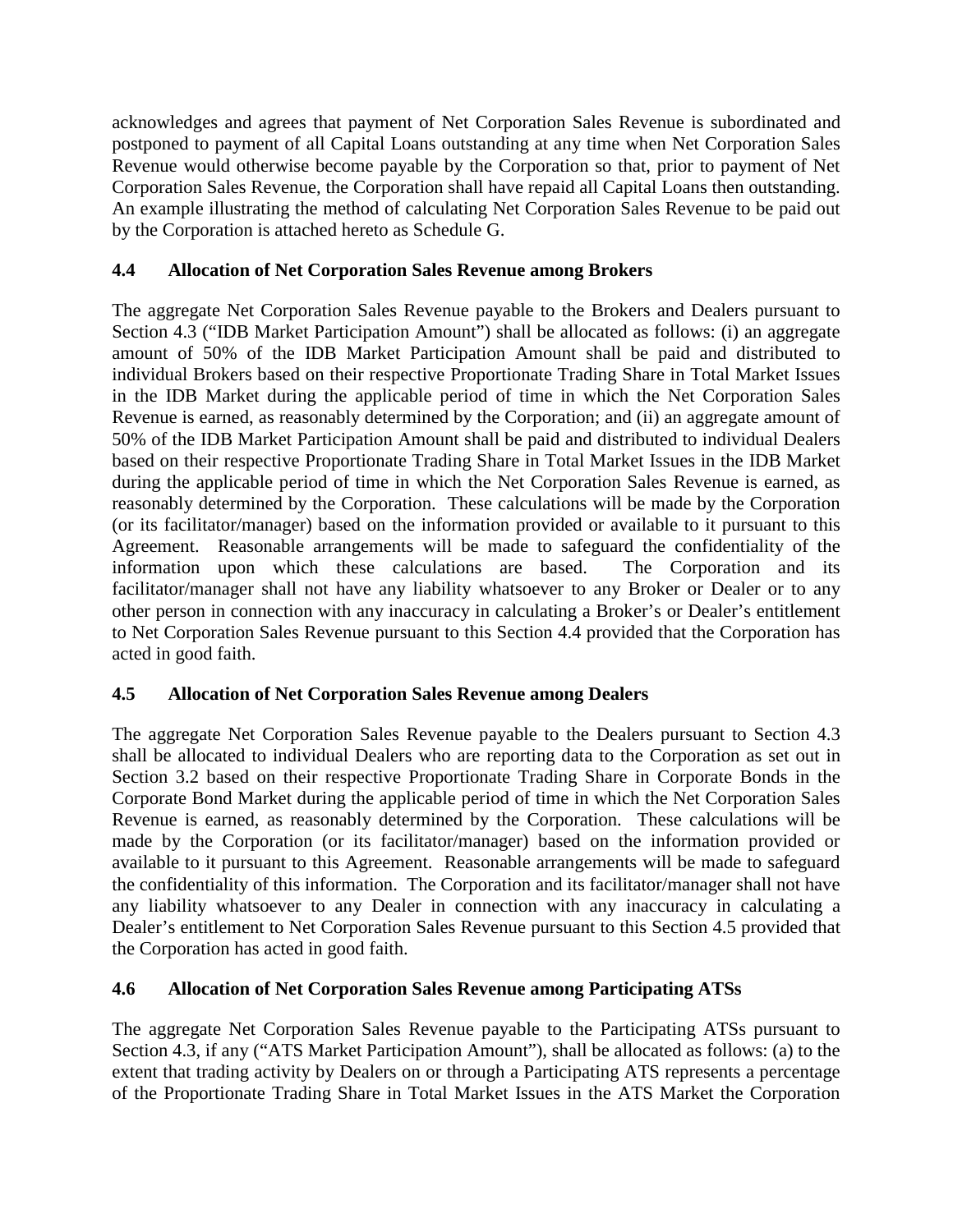shall allocate to such Dealers (as a group) that percentage of the ATS Market Participation Amount and shall pay such amount to individual Dealers based on their respective Proportionate Trading Share in Total Market Issues in the ATS Market during the applicable period of time in which the Net Corporation Sales Revenue is earned, as reasonably determined by the Corporation; and (b) the balance of the ATS Market Participation Amount shall be allocated to individual Participating ATSs based on their respective Proportionate Trading Share in Total Market Issues in the ATS Market during the applicable period of time in which the Net Corporation Sales Revenue is earned, as reasonably determined by the Corporation. These calculations will be made by the Corporation (or its facilitator/manager) based on the information provided or available to it pursuant to this Agreement. Reasonable arrangements will be made to safeguard the confidentiality of this information. The Corporation and its facilitator/manager shall not have any liability whatsoever to any Participating ATS or Dealer in connection with any inaccuracy in calculating any Participating ATS's or Dealer's entitlement to Net Corporation Sales Revenue pursuant to this Section 4.6, provided that the Corporation has acted in good faith.

## **4.7 Right to Withhold Net Corporation Sales Revenue**

Notwithstanding Section 4.3 and any other provision hereof, the Corporation shall be entitled at all times and from time to time to make any deduction, retention and withholding of Net Corporation Sales Revenue as it may deem necessary or appropriate, acting reasonably, to make adequate provision for the payment and satisfaction of incurred or anticipated expenses and other obligation of the Corporation.

## **ARTICLE 5 WITHDRAWALS AND ADDITIONS**

## **5.1 Supplemental Parties to this Agreement**

Any interdealer broker, investment dealer or ATS which is not already a party to this Agreement and which is approved by the Corporation may participate in the activities of the Corporation by: (i) agreeing, in writing, to become a party to and be bound by this Agreement by executing the Accession form in the form attached as Schedule "H" and all other agreements and documents executed pursuant to this Agreement (including the Amended and Restated Shareholders Agreement) and (ii) paying such consideration or making such loans to the Corporation as may be required by the Corporation to balance the interests of such person with pre-existing Dealers, Brokers and Participating ATSs. If any additional interdealer brokers, investment dealers or ATSs become parties to this Agreement, Schedule A or B hereto, as the case may be, shall be deemed to be amended as of that date to include reference to such additional entity and each Participating ATS shall be listed on a separate schedule.

## **5.2 Withdrawal from Agreement**

Any Broker, Dealer or Participating ATS can withdraw its participation in the business of the Corporation and terminate its further obligations under this Agreement and related agreements at any time following 180 days from the Effective Date by giving to the Corporation 90 days advance notice of such intention. Upon any such withdrawal and termination becoming effective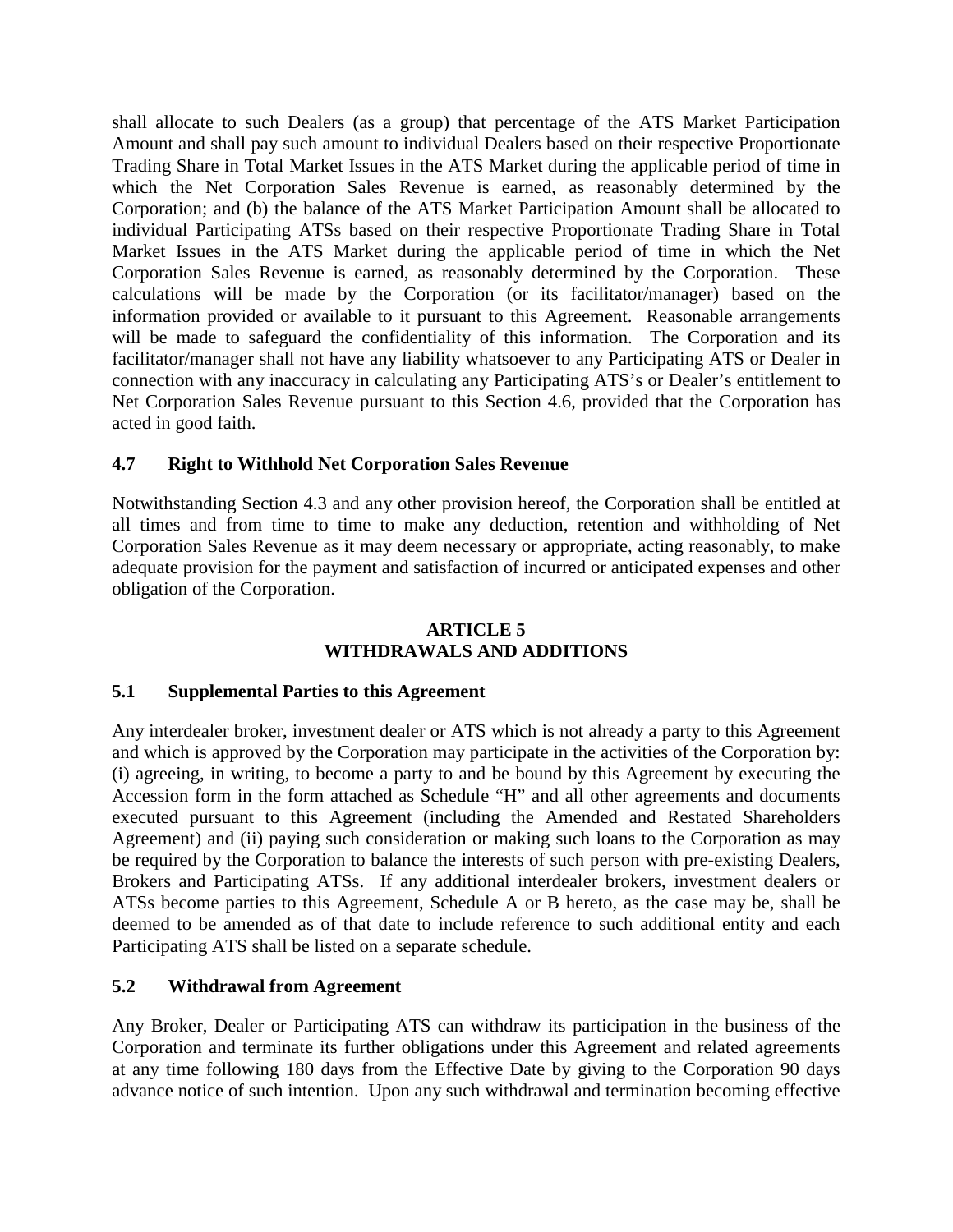or upon ceasing to carry on business in Canada or upon combining its business with another party that becomes a signatory to this Agreement (the "Entitlement Date"), the Broker, Dealer or Participating ATS shall surrender to the Corporation its share in the capital of the Corporation and shall become entitled to be paid consideration therefor in an amount equal to the book value of such share, as reasonably determined by the Corporation. Payment of such consideration shall be deferred and shall be made by the Corporation at any time following payment of all Capital Loans outstanding on the Entitlement Date and prior to payment of any Net Corporation Sales Revenue following the Entitlement Date. Each Dealer, Broker and Participating ATS hereby subordinates and postpones its right to receive any consideration for surrendered shares to payment of Capital Loans outstanding on the Entitlement Date.

#### **ARTICLE 6 GENERAL PROVISIONS**

#### **6.1 Further Assurances**

Each of the parties covenants and agrees that at any time and from time to time it will do, execute, acknowledge and deliver or cause to be done, executed, acknowledged and delivered all such further acts, deeds, assignments, transfers, conveyances and assurances as may be reasonably required for the better carrying out and performance of all the terms of this Agreement.

#### **6.2 No Representations**

Nothing herein constitutes or shall be interpreted as constituting an admission or agreement as to the proprietary rights of any Shareholder or other person with respect to any of the information to be used and distributed by the Corporation or a representation or warranty on the part of the Corporation or any of its Shareholders that it, any of the Shareholders or any other person holds exclusive or non-exclusive proprietary or other rights to information regarding trading activity in Canada and Canadian provincial money market and bond instruments, Corporate Bonds or any other information which is referred to in this Agreement or that any such party is authorized to represent or bind any person who may hold any such proprietary or other rights.

## **6.3 Notices**

Any notice or other communication required or permitted to be given hereunder shall be in writing and shall be given by facsimile or other means of electronic communication or by delivery as hereafter provided. Any such notice or other communication, if sent by facsimile or other means of electronic communication, shall be deemed to have been received on the business day following the sending or, if delivered by hand, shall be deemed to have been received at the time it is delivered to the applicable address noted below either to the individual designated below or to an individual at such address having apparent authority to accept deliveries on behalf of the addressee. Notice of change of address shall also be governed by this section. Notices and other communication shall be addressed as follows: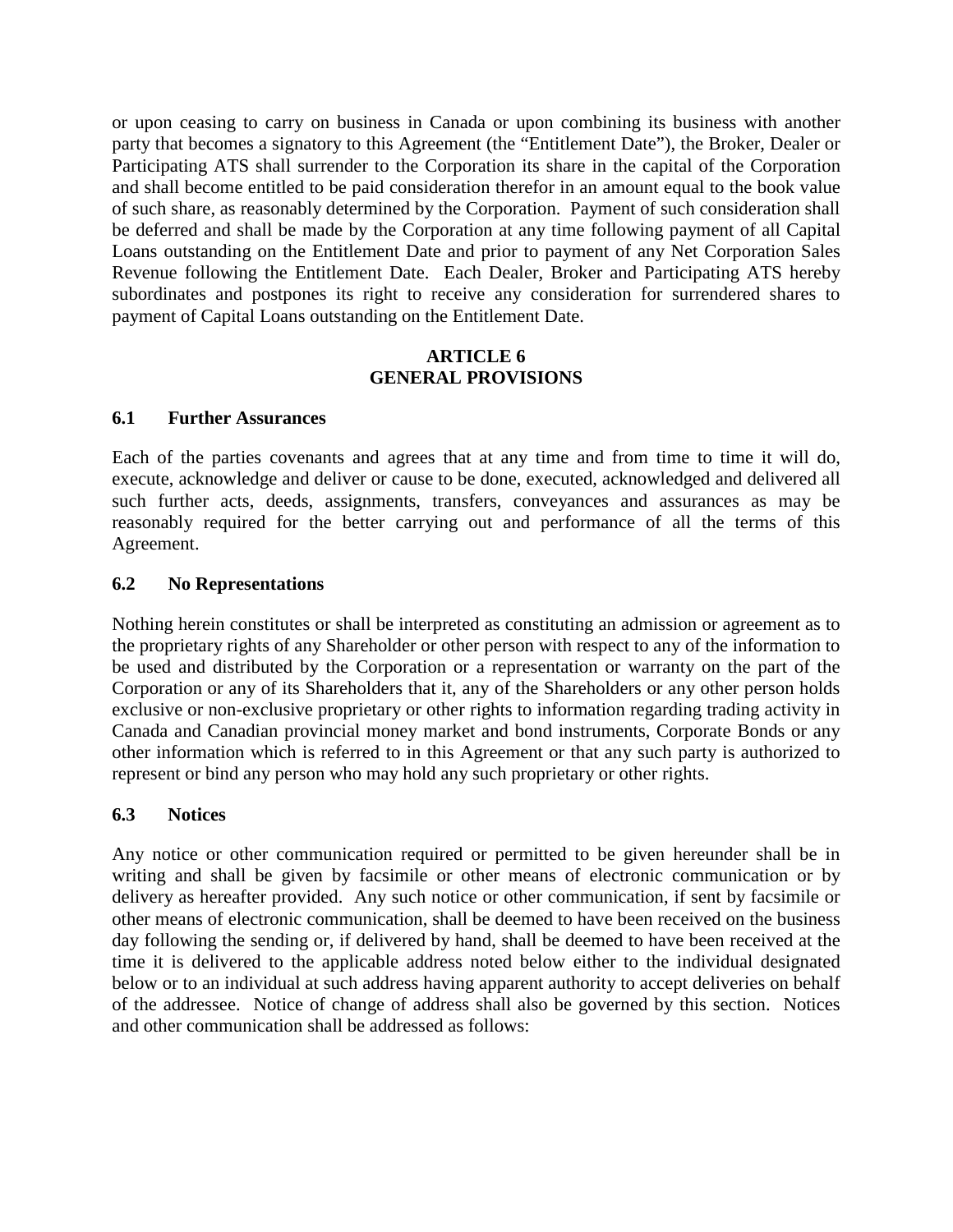(a) if to the Corporation:

CanPX Inc.

Attention: Ian C.W. Russell, Secretary

 c/o Investment Dealers Association of Canada Standard Life Centre 121 King Street West, Suite 1600 Toronto, Ontario M5H 3T9 Facsimile No.: (416) 364-0753

(b) if to a Broker:

to the address and facsimile number designated by each of them at the time they execute this Agreement unless subsequently changed by notice given in accordance with this section.

(c) if to a Dealer:

to the address and facsimile numbers designated by each of them at the time they execute this Agreement unless subsequently changed by notice given in accordance with this section.

(d) if to a Participating ATS:

to the address and facsimile numbers designated by each of them at the time they execute this Agreement unless subsequently changed by notice given in accordance with this section.

### **6.4 Counterparts**

This Agreement may be executed in several counterparts, each of which so executed shall be deemed to be an original, and such counterparts together shall constitute but one and the same instrument.

#### **6.5 Assignment**

The rights and obligations of the parties hereunder shall not be assignable without the prior written consent of the other parties hereto.

#### **6.6 Successors and Assigns**

This Agreement shall be binding upon and enure to the benefits of the parties hereto and their respective successors and permitted assigns. Nothing herein, express or implied, is intended to confer upon any person, other than the parties hereto and their respective successors and assigns, any rights, remedies, obligations or liabilities under or by reason of this Agreement.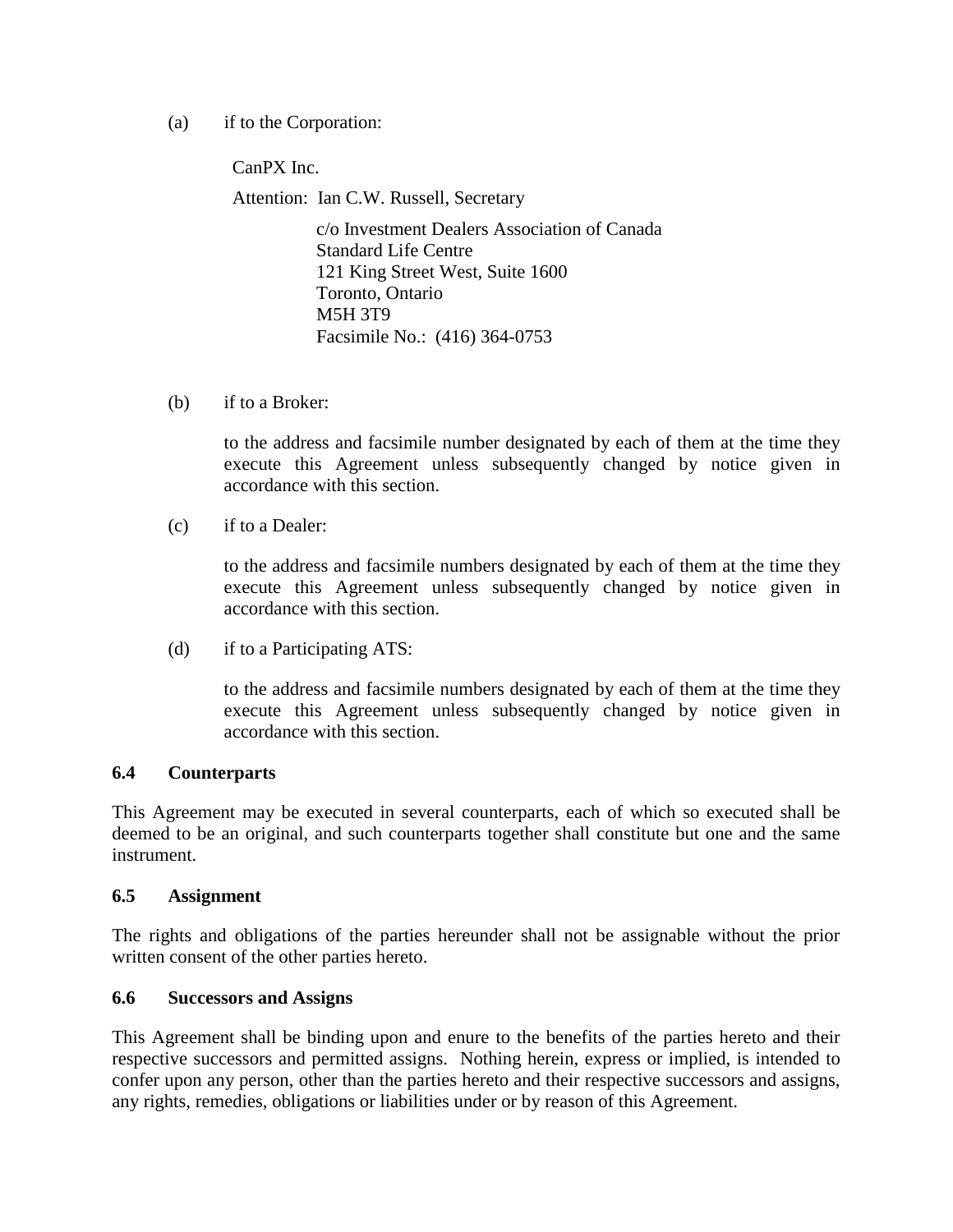### **6.7 Entire Agreement**

This Agreement, the schedules referred to herein and the Amended and Restated Shareholders Agreement, together with any other documents delivered pursuant hereto and thereto, constitute the entire agreement between the parties hereto pertaining to the matters herein and therein set forth and supersede all prior agreements (including the Formation Agreement), whether oral or written, express or implied, with respect to the subject matter thereof. None of the parties hereto shall be bound or charged with any oral or written agreements, representations, warranties, statements, promises, information, arrangements or understandings not specifically set forth in this Agreement or the schedules or the other documents delivered pursuant hereto. The parties hereto further acknowledge and agree that, in entering into this Agreement and in delivering the schedules and such other documents, they have not in any way relied and will not in any way rely upon any oral or written agreements, representations, warranties, statements, promises, information, arrangements or understandings, express or implied, not specifically referenced or set forth in this Agreement or in such schedules or other documents.

### **6.8 Amendments**

No modification or amendment to this Agreement may be made unless agreed to by the parties hereto in writing.

**IN WITNESS WHEREOF** the parties hereto have duly executed this Agreement as of the day and year first above written.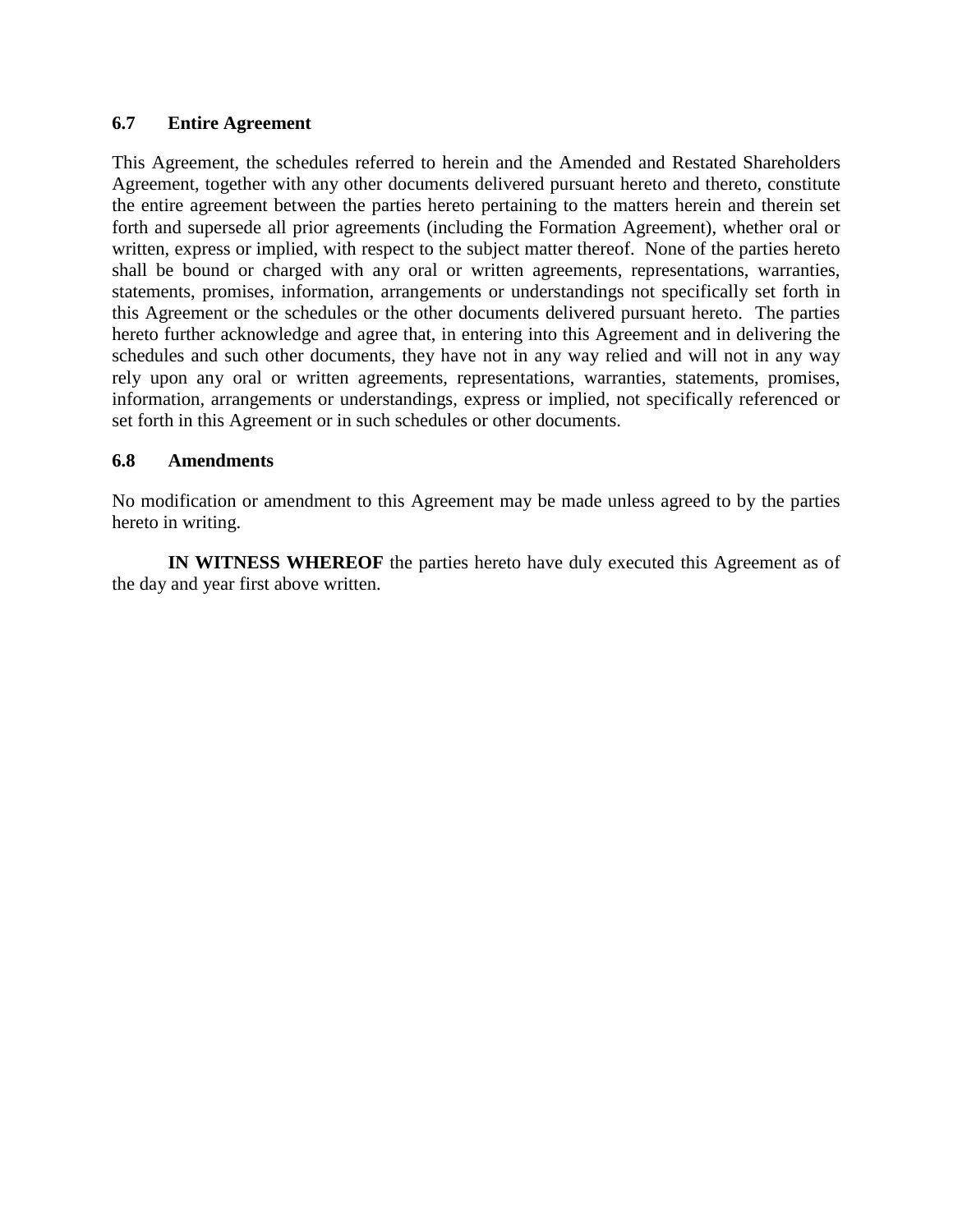#### **SCHEDULE "A "**

## **Participating Brokers**

Freedom International Brokerage Inc.

Shorcan Brokers Limited

Tullett & Tokyo Liberty Ltd.

Prebon Yamane (Canada) Ltd.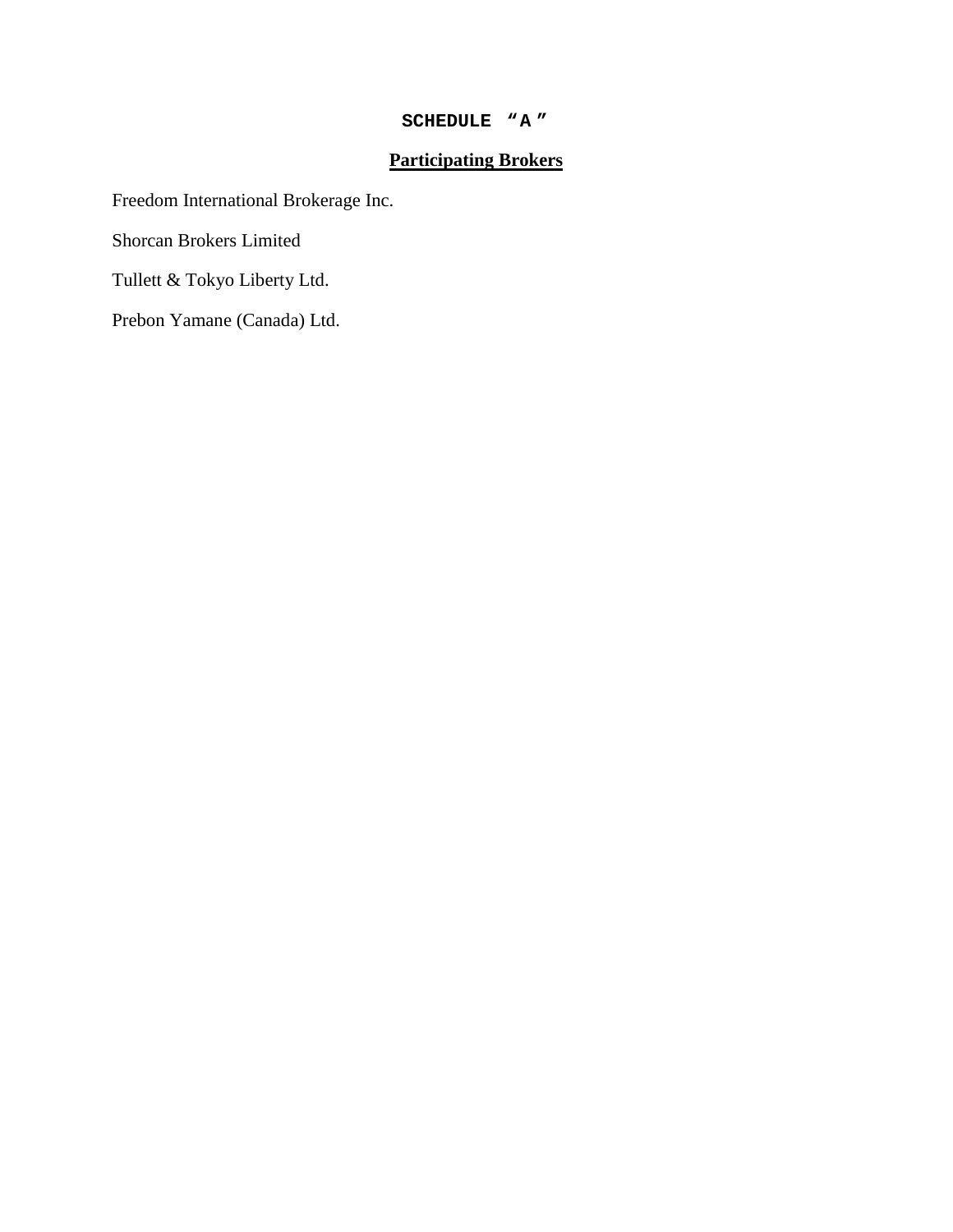## **SCHEDULE "B "**

### **Participating Dealers**

Casgrain & Company Limited CIBC World Markets Inc. Deutsche Bank Securities Canada Inc. J. P. Morgan Securities Canada Inc. National Bank Financial Inc. Merrill Lynch Canada Inc. BMO Nesbitt Burns Inc. RBC Capital Markets Scotia Capital Inc. TD Securities Inc.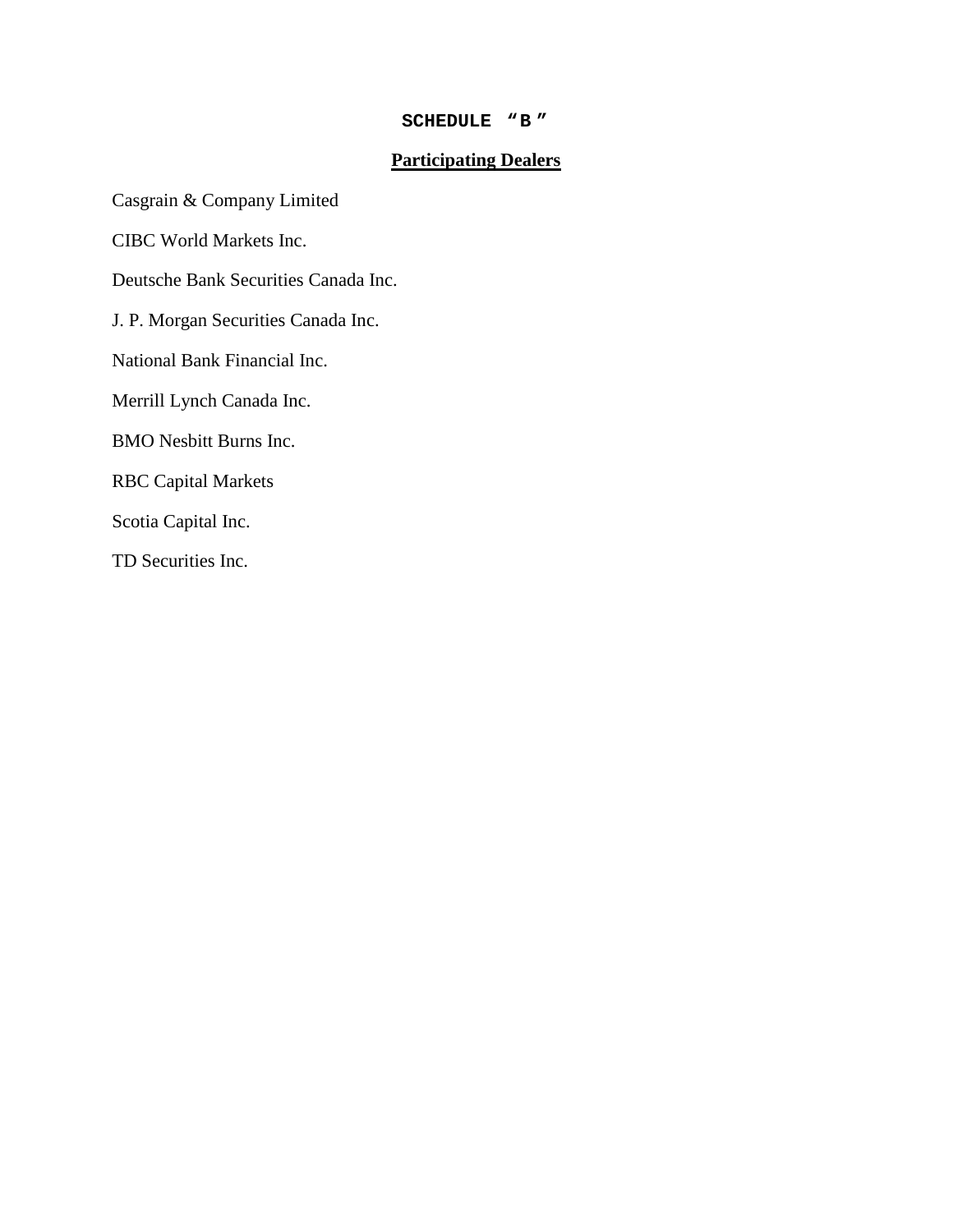#### **SCHEDULE "C "**

### **CanPX Inc. Constating Documents**

See attached.

#### **[STAFF NOTE - THESE DOCUMENTS CAN BE REVIEWED AT THE OFFICES OF THE OSC, BCSC, CVMQ AND ASC]**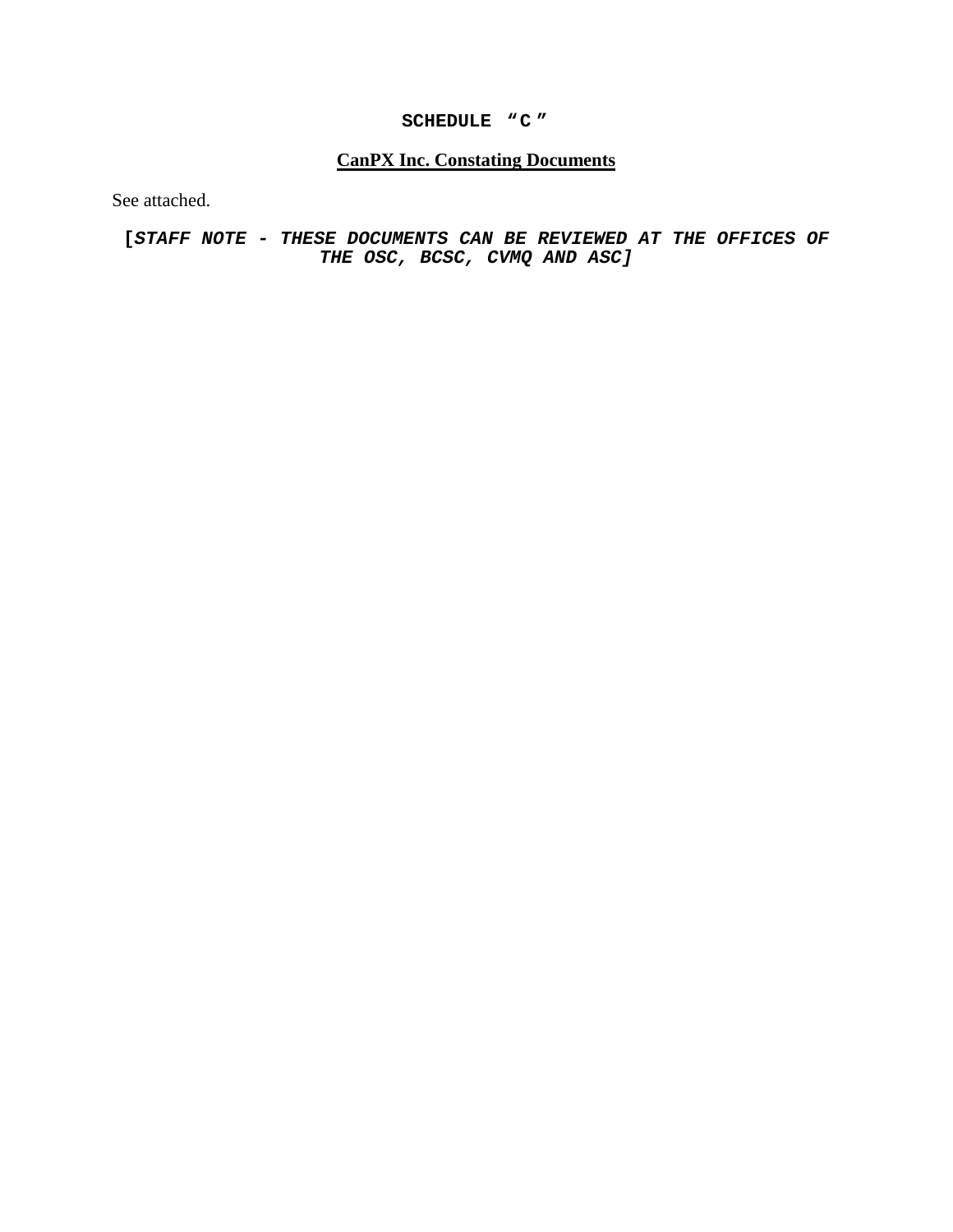## **SCHEDULE "D "**

# **Quotation and Transactional Information to be provided to the Corporation**

| <b>Brokers</b> | - quotation information for all open bids and offers with respect to<br>Designated Issues (including details as to type, issuer, coupon and<br>maturity of security, best bid price, best ask price and total disclosed<br>volume at such prices), to be provided in real time.                                                                                                                                                                                                                                                                                                                                                                                                           |
|----------------|-------------------------------------------------------------------------------------------------------------------------------------------------------------------------------------------------------------------------------------------------------------------------------------------------------------------------------------------------------------------------------------------------------------------------------------------------------------------------------------------------------------------------------------------------------------------------------------------------------------------------------------------------------------------------------------------|
|                | - details of trades of all Designated Issues (including details as to the type,<br>issuer, series, coupon and maturity and price and time of the trade and the<br>volume traded) to be provided in real time.                                                                                                                                                                                                                                                                                                                                                                                                                                                                             |
|                | - details of trades of all Corporate Bonds (including details as to the type,<br>issuer, class, series, coupon and maturity and price and time of the trade<br>and, subject to the caps set out below, the volume traded) to be provided<br>within one hour of the trade. If the total par value of a trade of an<br>Investment Grade Corporate Bond is greater than Cdn.\$2 million, the<br>trade details provided to the Corporation shall report the trade as "\$2<br>million+". If the total par value of a trade of a non-Investment Grade<br>Corporate Bond is greater than Cdn.\$200,000, the trade details provided to<br>the Corporation shall report the trade as "\$200,000+". |
| <b>Dealers</b> | - details of trades of all Corporate Bonds (including details as to the type,<br>issuer, class, series, coupon and maturity and price and time of the trade<br>and, subject to the caps set out below, the volume traded) to be provided<br>within one hour of the trade. If the total par value of a trade of an<br>Investment Grade Corporate Bond is greater than Cdn.\$2 million, the<br>trade details provided to the Corporation shall report the trade as "\$2<br>million+". If the total par value of a trade of a non-Investment Grade<br>Corporate Bond is greater than Cdn.\$200,000, the trade details provided to<br>the Corporation shall report the trade as "\$200,000+". |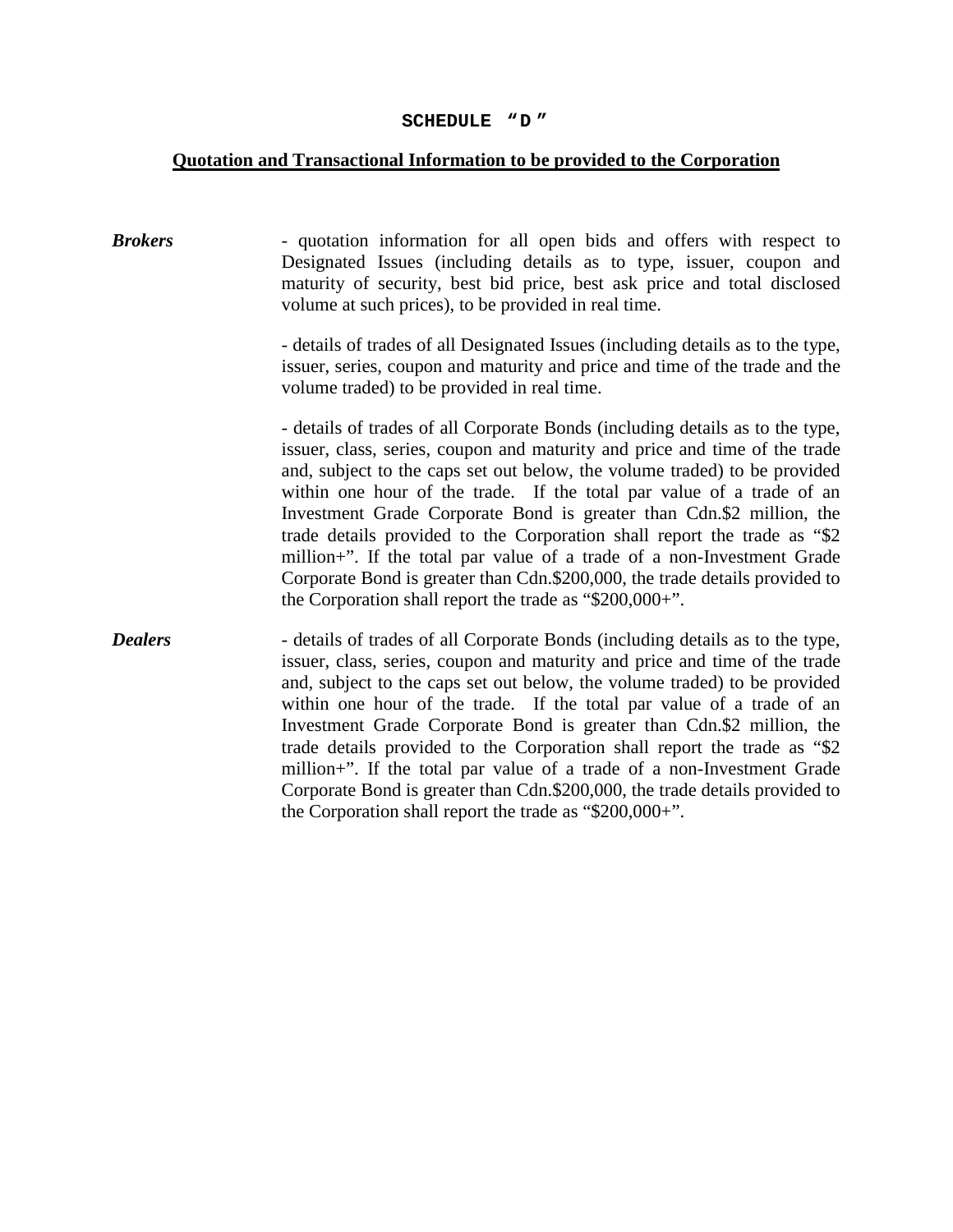*Participating ATSs* - quotation information displayed on the ATS for all open bids and offers with respect to Total Market Issues (including details as to type, issuer, coupon and maturity of security, best bid price, best ask price and total disclosed volume at such prices) to be provided in real time.

> - details of trades of all Designated Issues (including details as to the type, issuer, series, coupon and maturity and price and time of the trade and, subject to the caps set out below, the volume traded) to be provided in real time. If the total par value of a trade of any Designated Issue is greater than Cdn.\$2 million, the trade details provided to the Corporation shall report the trade as "\$2 million+".

> - details of trades of all Corporate Bonds (including details as to the type, issuer, class, series, coupon and maturity and price and time of the trade and, subject to the caps set out below, the volume traded) to be provided within one hour of the trade. If the total par value of a trade of an Investment Grade Corporate Bond is greater than Cdn.\$2 million, the trade details provided to the Corporation shall report the trade as "\$2 million+". If the total par value of a trade of a non-Investment Grade Corporate Bond is greater than Cdn.\$200,000, the trade details provided to the Corporation shall report the trade as "\$200,000+".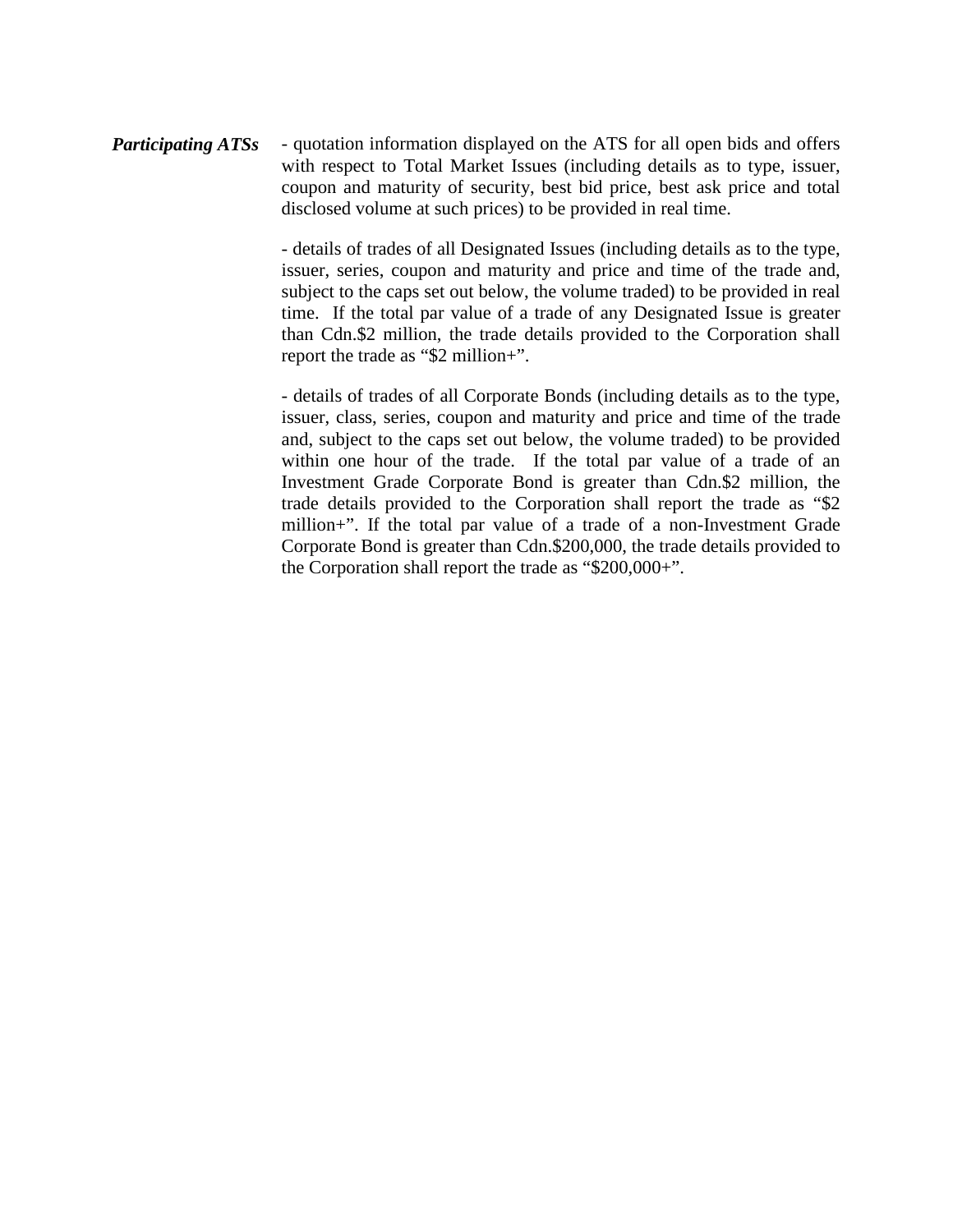### **SCHEDULE "E "**

## **Restricted Brokers**

Intercapital Plc

Garban Plc

Tradition Brokers

Liberty Brokerage Inc.

Cantor Fitzgerald

GFI Brokers

Eurobrokers Inc.

Biggs Cowan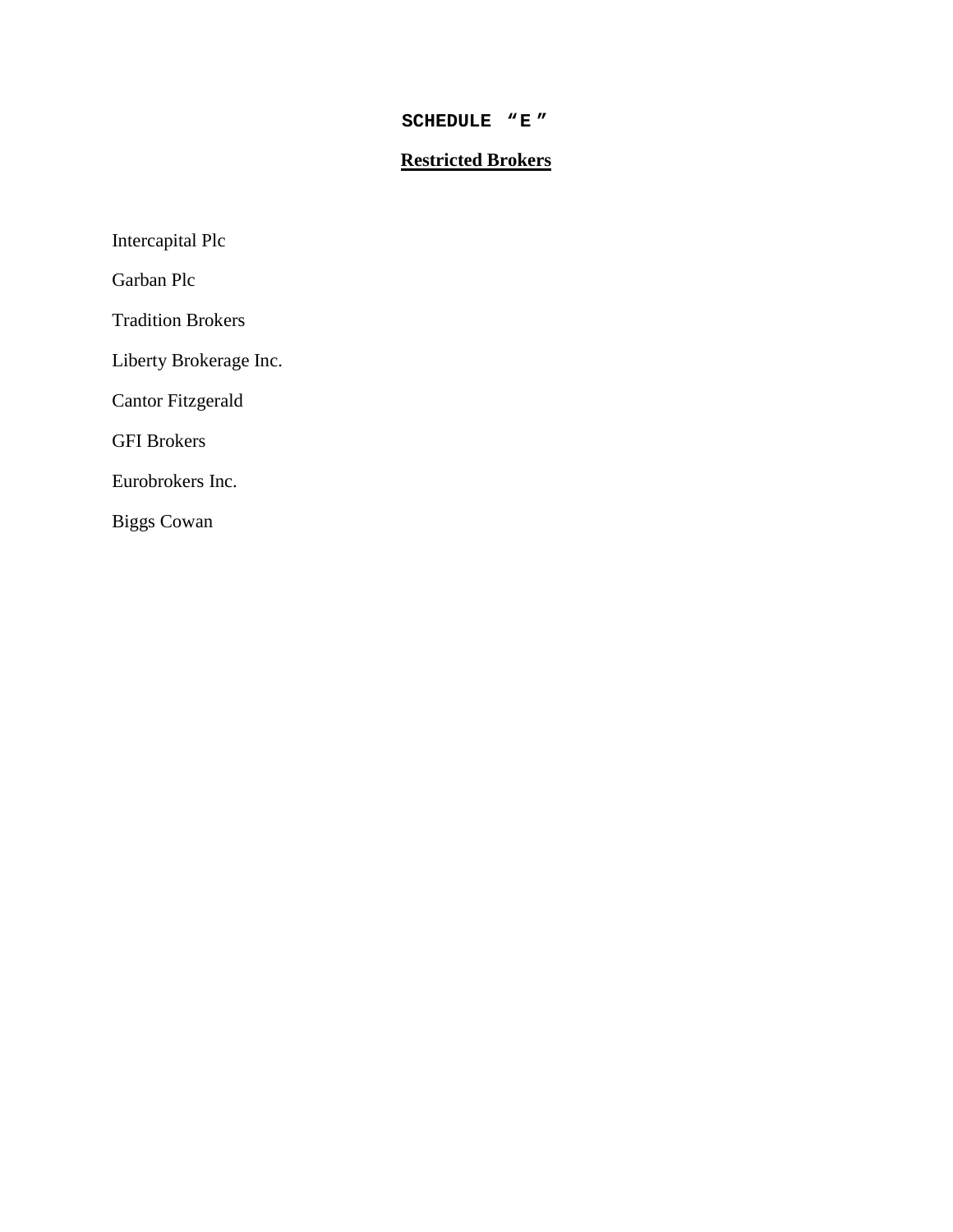#### **SCHEDULE "F "**

#### **Criteria for determining Corporate Bonds (to be reported to the Corporation)**

The Corporation's Board of Directors shall designate, from time to time, certain Canadian dollar denominated debt securities issued by private sector corporations which shall be treated as "Corporate Bonds" for the purposes of this Agreement. The Board of Directors shall review this list (of approximately 20 debt instruments) on a regular basis and may revise the list upon written notice to all parties to the Agreement.

#### *Corporate Bonds - Institutional Securities*

Selection criteria with respect to institutional securities include trading volumes, whether bonds are included in domestic Canadian corporate bond indices and issue size (with a minimum issue size of Cdn.\$250 million). The Board will consider other factors to attempt to ensure that the list of Corporate Bonds includes bonds:

- issued by issuers among the major industrial groups of issuers;
- that are highly liquid (relative to comparables);
- that represent a majority of trade flow within the corporate bond markets;
- that, as between themselves, include short-term maturities, mid-term maturities and long term bonds;
- from each industry classification (with at least 2 from each such classification)

#### *Corporate Bonds- Retail Focus*

The Board shall endeavour to ensure that the list of Corporate Bonds includes private sector corporations that are represented in a major corporate bond index and that are relatively well known credits to retail investors. The Board will consider other factors, to attempt to ensure that the list of Corporate Bonds includes bonds with a term to maturity less than 5 years, that are priced at a discount and that are issued by well known corporations.

#### **Currency: December 2001**

| <b>Issuer</b>           | Acronym         | Coupon | <b>Maturity</b> |
|-------------------------|-----------------|--------|-----------------|
| DaimlerChrysler         | <b>DCX</b>      | 6.44%  | 04/03/2002      |
| DaimlerChrysler         | <b>DCX</b>      | 6.60%  | 06/03/2003      |
| <b>Bell Canada</b>      | B               | 6.25%  | 12/01/2003      |
| DaimlerChrysler         | <b>DCX</b>      | 6.60%  | 06/21/2004      |
| <b>Bell Canada</b>      | B               | 6.50%  | 05/09/2005      |
| <b>Canadian Pacific</b> | $\overline{CP}$ | 6.65%  | 06/01/2005      |

#### **Corporate Bonds**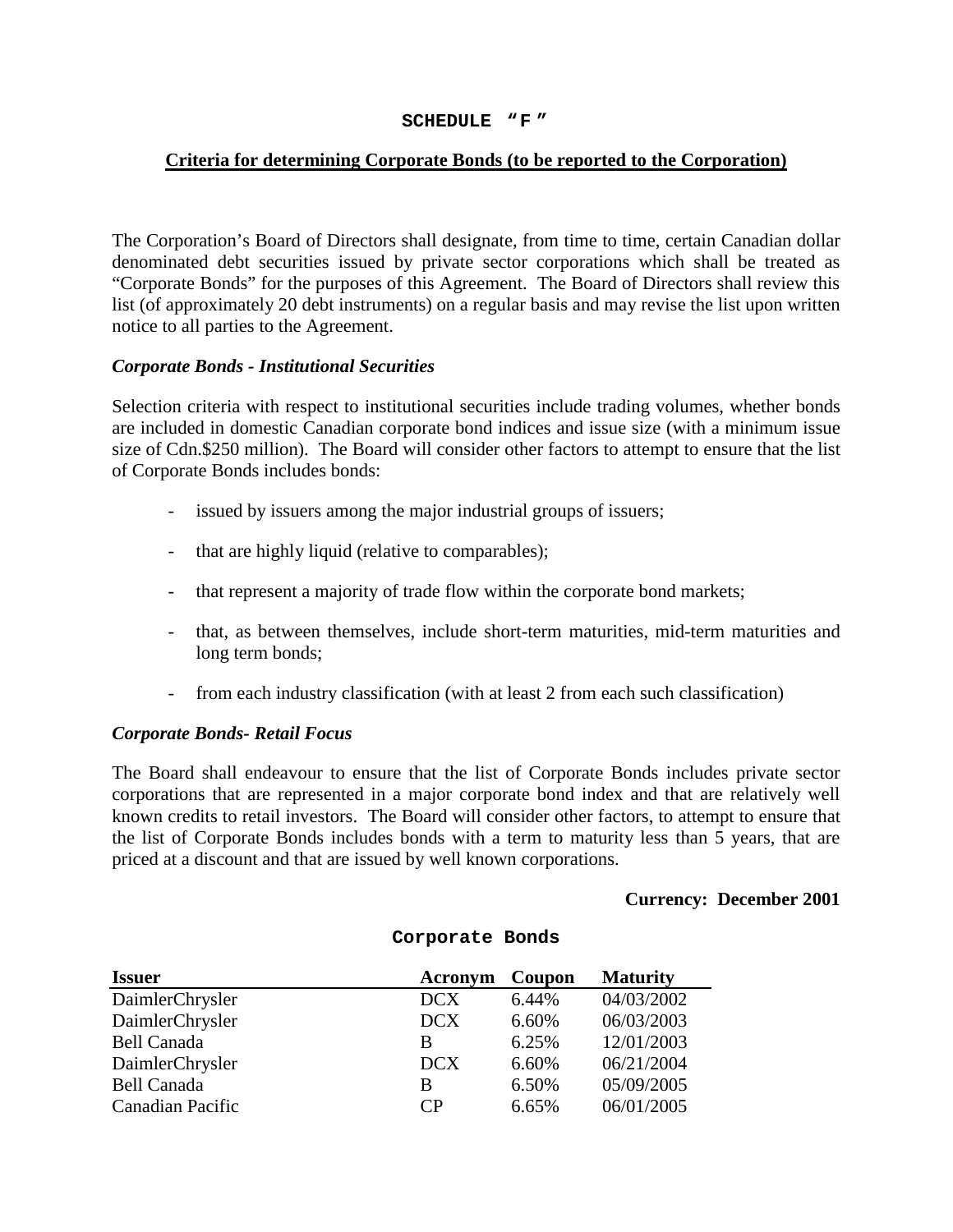| Hydro One                                | <b>HYD</b>  | 6.94% | 06/03/2005 |
|------------------------------------------|-------------|-------|------------|
| Bombardier                               | <b>BBD</b>  | 6.40% | 12/22/2006 |
| <b>Westcoast Energy</b>                  | W           | 5.70% | 04/16/2008 |
| <b>Bell Canada</b>                       | B           | 6.15% | 06/15/2009 |
| Alberta Energy                           | <b>AEC</b>  | 7.15% | 12/17/2009 |
| <b>Enbridge Energy</b>                   | <b>ENB</b>  | 6.80% | 03/10/2010 |
| Hydro One                                | <b>HYD</b>  | 7.15% | 06/03/2010 |
| <b>Greater Toronto Airport Authority</b> | <b>GTAA</b> | 6.70% | 07/19/2010 |
| Royal Bank of Canada                     | RY.         | 7.10% | 01/25/2015 |
| <b>Bank of Nova Scotia</b>               | <b>BNS</b>  | 8.90% | 06/20/2025 |
| Loblaws Inc.                             | L           | 6.50% | 01/22/2029 |
| <b>Bell Canada</b>                       | B           | 6.55% | 05/01/2029 |
| Hydro One                                | <b>HYD</b>  | 7.35% | 06/03/2030 |
| <b>Greater Toronto Airport Authority</b> | <b>GTAA</b> | 7.05% | 06/12/2030 |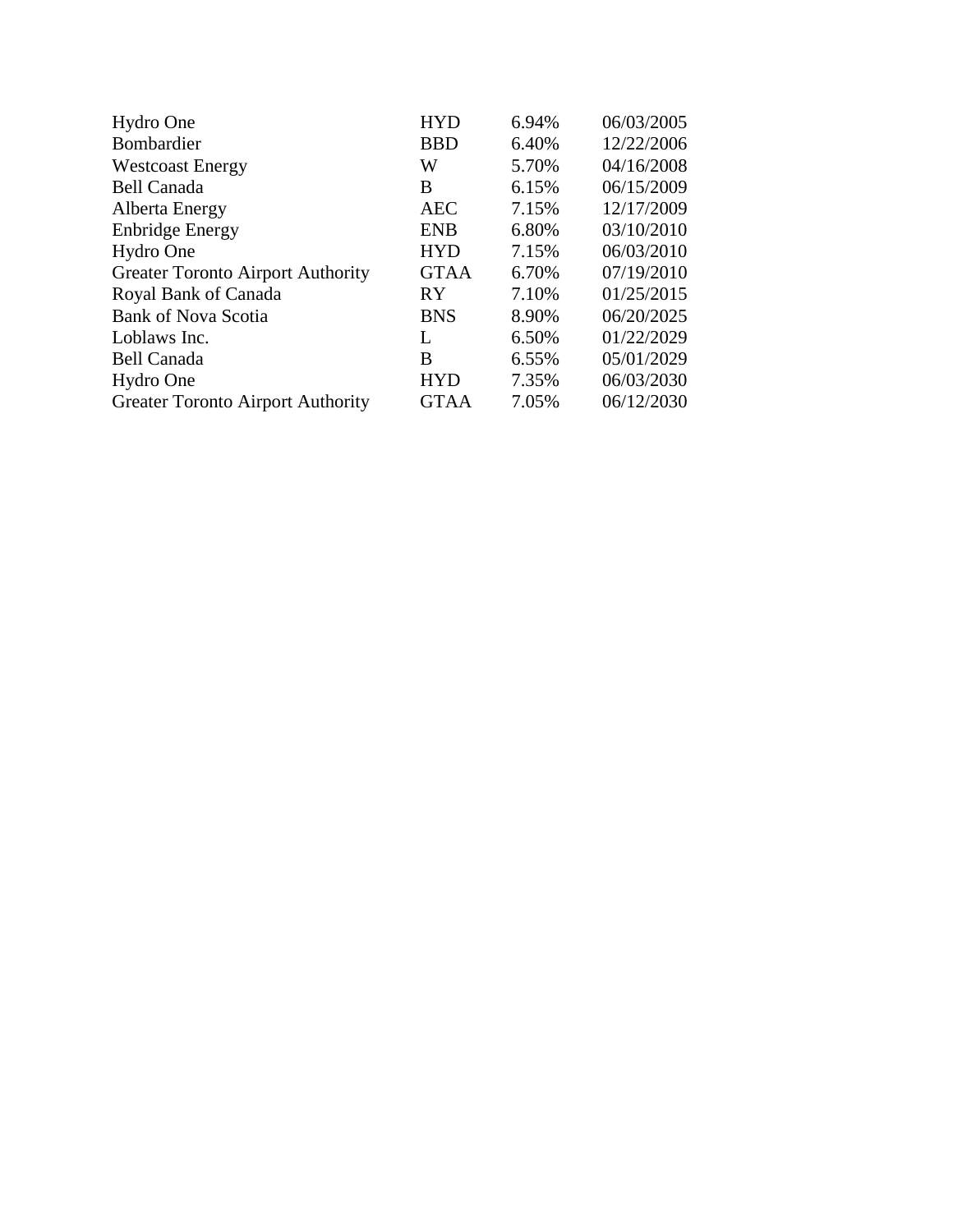#### **SCHEDULE "G "**

#### **(Section 4.3)**

The following example illustrates the operation of the revenue allocation provisions under Section 4.3, where there are three classes of shares issued and outstanding (i.e., there is at least one Participating ATS):

#### *ASSUMED FACTS:*

Total Traded Volume

| IDB Market            | \$ 85 billion |
|-----------------------|---------------|
| Corporate Bond Market | \$10 billion  |
| ATS Market            | \$ 5 billion  |
|                       | \$100 billion |

*and where:* Net Corporate Sales Revenue is \$50 million

#### **Allocation of Net Corporation Sales Revenue**

#### **IDB Market**

- $-85\%$  of \$50 million  $=$  \$42.5 million
- split 50/50 between Dealers and Brokers

- allocated to individual Dealers and Brokers on Proportionate Trading Share of Total Market Issues in IDB Market

#### **Corporate Bond Market**

 $-10\%$  of \$50 million  $=$  \$5 million

- allocated to relevant Dealers based on Proportionate Trading Share of Corporate Bonds in the Corporate Bond Market

#### **ATS Market**

 $-5\%$  of \$50 million  $=$  \$2.5 million

- split between Participating ATSs and those Dealers (as a group) who have executed trades on or through a Participating ATS

- that percentage of \$2.5 million as is equal to the percentage of trading activity in the ATS Market conducted by Dealers is allocated to relevant Dealers (as a group) and the resulting amount is allocated to relevant Dealers based on their Proportionate Trading Share in Total Market Issues in the ATS Market

- the balance of the \$2.5 million is allocated to Participating ATSs based on their Proportionate Trading Share in Total Market Issues in the ATS Market